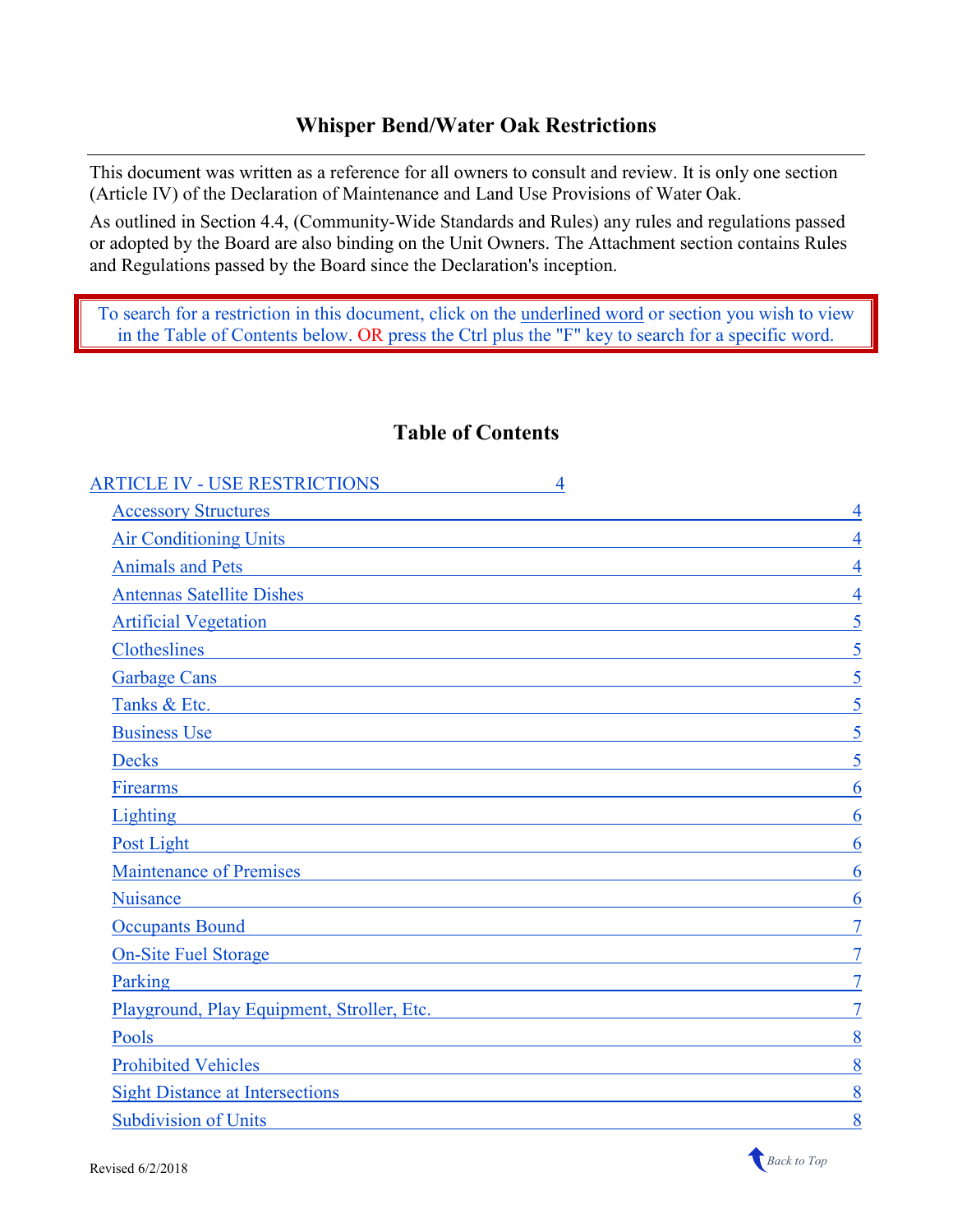| Timesharing                                                                                                                                                                                                                        | 8  |
|------------------------------------------------------------------------------------------------------------------------------------------------------------------------------------------------------------------------------------|----|
| <b>Temporary Structures</b>                                                                                                                                                                                                        | 8  |
| Tents                                                                                                                                                                                                                              | 9  |
| <b>Trailers</b>                                                                                                                                                                                                                    | 9  |
| Utility Lines <b>Utility</b> Lines                                                                                                                                                                                                 | 9  |
| <b>Utilities</b>                                                                                                                                                                                                                   | 9  |
| Walls<br><u> 1989 - Johann Stein, mars an deutscher Stein († 1958)</u>                                                                                                                                                             | 9  |
| Drainage                                                                                                                                                                                                                           | 10 |
| Drainage Areas <b>Drainage Areas</b>                                                                                                                                                                                               | 10 |
| Wetlands                                                                                                                                                                                                                           | 10 |
| Lakes                                                                                                                                                                                                                              | 10 |
| Ponds                                                                                                                                                                                                                              | 10 |
| <b>Environmental Restrictions</b>                                                                                                                                                                                                  | 11 |
| Windows                                                                                                                                                                                                                            | 11 |
| <b>Doors</b>                                                                                                                                                                                                                       | 11 |
| <b>Sidewalks</b>                                                                                                                                                                                                                   | 11 |
| Roofs                                                                                                                                                                                                                              | 11 |
| <b>Access</b>                                                                                                                                                                                                                      | 11 |
| Garages<br><u> 1980 - Johann Stoff, deutscher Stoff, der Stoff, der Stoff, der Stoff, der Stoff, der Stoff, der Stoff, der S</u>                                                                                                   | 11 |
| Driveways and Walks <b>Driveways</b> and Walks <b>Show and Walks</b>                                                                                                                                                               | 12 |
| Size of Residence                                                                                                                                                                                                                  | 12 |
| <b>Trees</b><br><u> 1989 - Johann Barn, amerikansk politiker (d. 1989)</u>                                                                                                                                                         | 12 |
| <u>Compliance with the Documents</u>                                                                                                                                                                                               | 12 |
| <b>Exculpations and Approvals</b><br><u> 1980 - Jan Samuel Barbara, martin da shekara 1980 - An tsara 1980 - An tsara 1980 - An tsara 1980 - An tsara </u>                                                                         | 12 |
| <b>Community-Wide Standards and Rules</b>                                                                                                                                                                                          | 13 |
| Section 4.2 Leasing of Units.<br>14<br><u> 1980 - Johann Barnett, fransk politiker (</u>                                                                                                                                           |    |
| <b>Rental / Leasing Provisions</b>                                                                                                                                                                                                 | 14 |
| Vehicles:<br><u> 1989 - Johann Barn, mars eta bainar eta bainar eta baina eta baina eta baina eta baina eta baina eta baina e</u>                                                                                                  | 15 |
| Pets:<br><u> 1989 - Johann Stein, marwolaethau a bhann an t-Albann an t-Albann an t-Albann an t-Albann an t-Albann an t-Al</u>                                                                                                     | 15 |
| <b>Maintenance of The Units:</b><br><u> 1980 - Johann Barbara, martxa alemaniar amerikan a</u>                                                                                                                                     | 15 |
| <b>Architectural Requests and Approvals:</b>                                                                                                                                                                                       | 16 |
| <b>Resolution on Signs</b><br>17<br><u> 1989 - Johann Barn, mars eta bainar eta industrial eta bainarra (h. 1989).</u>                                                                                                             |    |
| Directional or traffic:                                                                                                                                                                                                            | 17 |
| Signs<br><u> 1989 - Johann Stein, mars an de Frankrik (f. 1989)</u>                                                                                                                                                                | 17 |
| Open House Signs <b>Security</b> Contact the Second Second Second Second Second Second Second Second Second Second Second Second Second Second Second Second Second Second Second Second Second Second Second Second Second Second | 17 |
| Political signs:                                                                                                                                                                                                                   | 17 |
| <b>Contractor Signs:</b>                                                                                                                                                                                                           | 17 |
|                                                                                                                                                                                                                                    |    |

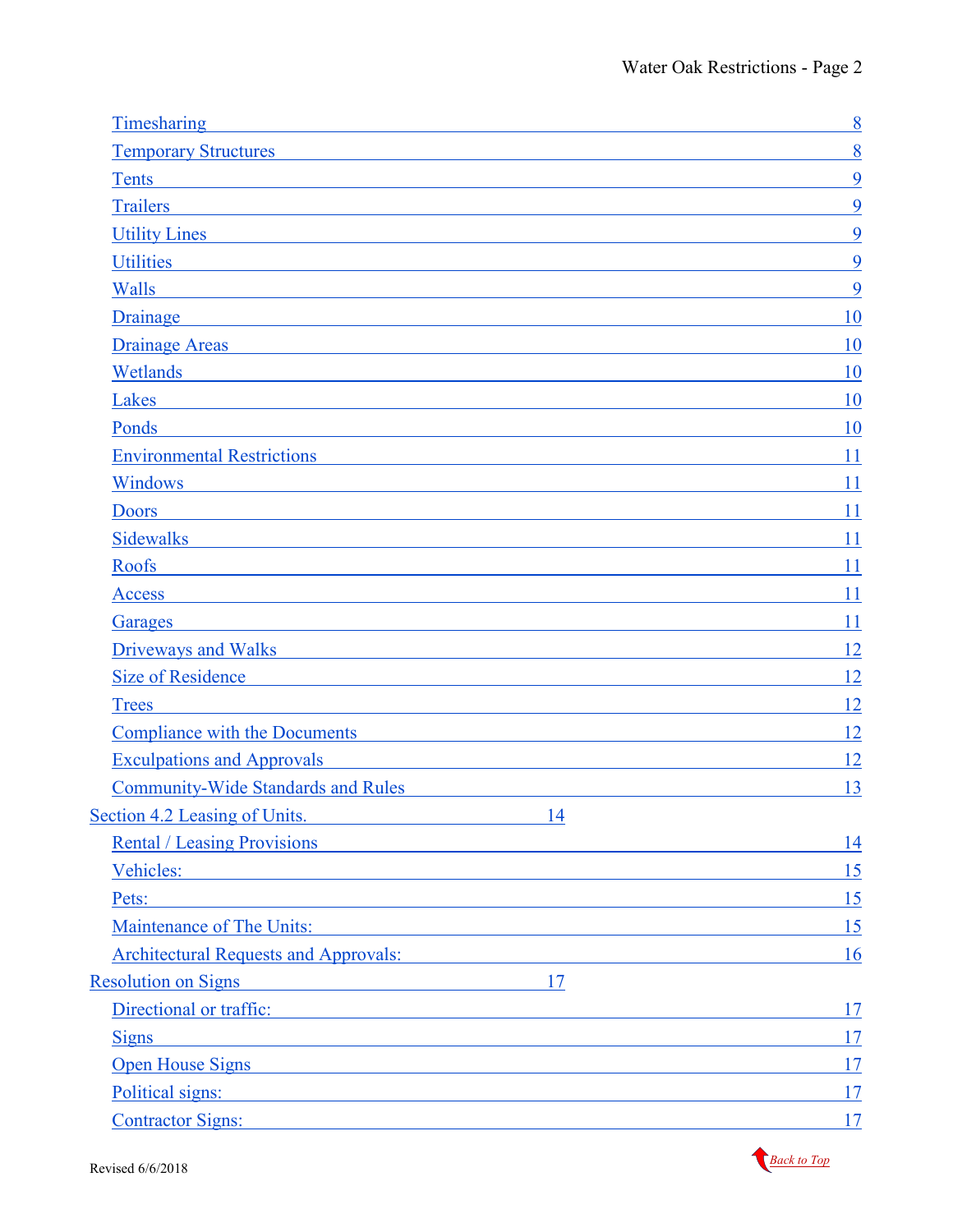| <b>Temporary Exceptions:</b>                                                                                                                                                                                                                                                    | 18 |
|---------------------------------------------------------------------------------------------------------------------------------------------------------------------------------------------------------------------------------------------------------------------------------|----|
| Compliance: Compliance:                                                                                                                                                                                                                                                         | 18 |
| Fines:<br><u> 1989 - Johann Stein, fransk politik (f. 1989)</u>                                                                                                                                                                                                                 | 18 |
| Authority:<br><u> 1980 - Andrea Andrew Maria (h. 1980).</u>                                                                                                                                                                                                                     | 18 |
| <b>Architectural Review Committee</b><br><u> 1980 - John Stein, Amerikaansk politiker (* 1950)</u>                                                                                                                                                                              | 19 |
| <b>Plans Approval Process</b>                                                                                                                                                                                                                                                   | 19 |
| <b>Changes to Approved Architectural Plans</b>                                                                                                                                                                                                                                  | 20 |
| <b>Plan Review Fees</b><br><u> 1980 - Johann Stoff, fransk politik (* 1950)</u>                                                                                                                                                                                                 | 20 |
| Construction inspections experience of the state of the state of the state of the state of the state of the state of the state of the state of the state of the state of the state of the state of the state of the state of t                                                  | 20 |
| Land Use Restrictions Contact Contact Contact Contact Contact Contact Contact Contact Contact Contact Contact Contact Contact Contact Contact Contact Contact Contact Contact Contact Contact Contact Contact Contact Contact                                                   | 20 |
| <b>Construction Cleanup</b><br><u> 1989 - Johann Barn, mars ar breithinn ar chuid ann an t-Alban ann an t-Alban ann an t-Alban ann an t-Alban a</u>                                                                                                                             | 20 |
| Setbacks and Building Heights <b>Setbacks</b> and Building Heights <b>Setbacks</b> and Building Heights <b>Setbacks</b> and <b>Building</b> Heights <b>Setbacks</b> and <b>Building</b> Heights <b>Setbacks</b> and <b>Setbacks</b> and <b>Setbacks</b> and <b>Setbacks</b> and | 21 |
| <b>House Size Restrictions</b><br><u> 1988 - Johann Stein, fransk politik (d. 1988)</u>                                                                                                                                                                                         | 21 |
| <b>Roof Pitch and Materials</b><br><u> 1989 - Johann Stoff, deutscher Stoffen und der Stoffen und der Stoffen und der Stoffen und der Stoffen und de</u>                                                                                                                        | 21 |
| <b>Building Materials</b><br><u> 1989 - Johann Stoff, amerikansk politiker (d. 1989)</u>                                                                                                                                                                                        | 21 |
| Colors                                                                                                                                                                                                                                                                          | 21 |
| <b>Repetitive Use of Elevation Designs and Color Combinations</b>                                                                                                                                                                                                               | 22 |
| <b>Screening of Equipment and Trash Containers</b><br><u> 1989 - Johann Barbara, martxa amerikan personal (h. 1989).</u>                                                                                                                                                        | 22 |
| <b>Swimming Pools</b><br>and the control of the control of the control of the control of the control of the control of the control of the                                                                                                                                       | 22 |
| Fences<br><u> 1989 - John Stein, markin film yn y brenin y brenin y brenin y brenin y brenin y brenin y brenin y brenin y</u>                                                                                                                                                   | 22 |
| Antennae and Satellite Receptors and Satellite Receptors                                                                                                                                                                                                                        | 26 |
| Mailboxes<br><u> 1989 - Andrea Stadt, fransk politik (d. 1989)</u>                                                                                                                                                                                                              | 26 |
| Landscaping                                                                                                                                                                                                                                                                     | 26 |
| <b>ARC Guideline Regarding Flags.</b><br>27                                                                                                                                                                                                                                     |    |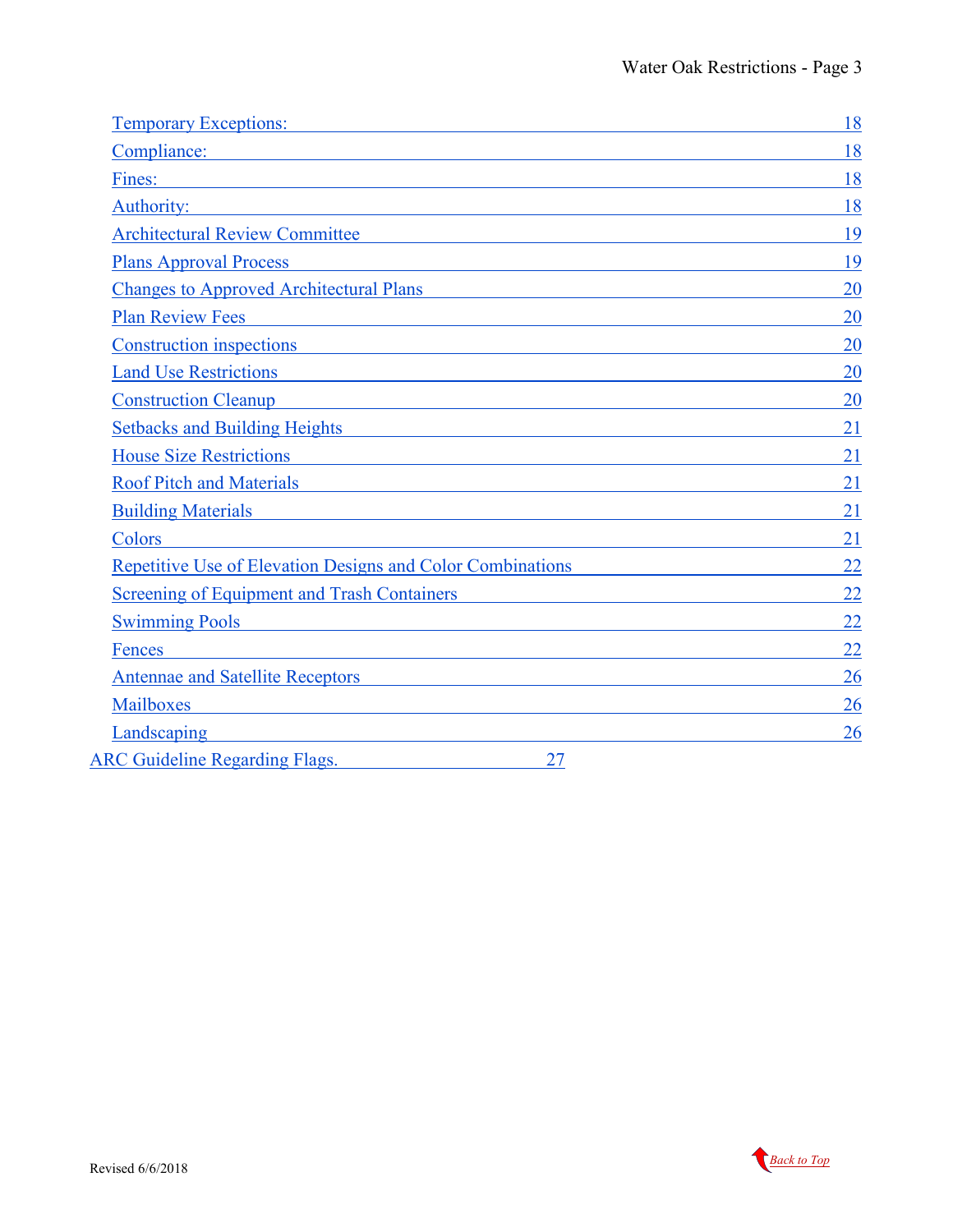# ARTICLE IV - USE RESTRICTIONS

#### <span id="page-3-0"></span>General

The Property shall be used only for residential, recreational, and related purposes (which may include, without limitation, offices for any property manager retained by the Association or Board, including business offices, models, a sales office, or a resale office) as may more particularly be set forth in this Declaration and amendments and Supplements hereto. Any Supplement or Amendments may impose stricter standards than those contained in this Article. The Association, acting through its Board of Directors, shall have the standing and the power to enforce such standards. The Association, acting through Its Board of Directors, shall have the authority to make and enforce standards and restrictions governing the uses of the Property, in addition to those contained herein, and to impose reasonable user fees for use of the Common Areas.

### <span id="page-3-1"></span>Accessory Structures

Dog houses, or structures of similar kind of nature shall not be permitted on any part of a Lot without approval by the Board. Dog houses and runs should be located so as not to be obtrusive. They should be painted to blend with their immediate surrounding or left to weather naturally. Landscaping will be required to soften the structures visually. Prefab, chain-link dog runs general will not be approved unless screened by wood fencing or located in a heavily planted area and painted flat black or green. tool sheds are not permitted on any Lot.

Freestanding accessory structures such as storage sheds and detached garages are not allowed in W0. Covered patios and screen enclosures may not extend into the side yard setback on any lo-t in WO. The ARC may consider minor variations to this policy in the case of uniquely shaped lots. Any such variation considered by the ARC must meet all local government codes and restrictions. Play equipment must be contained within the standard side yard setbacks on any lot in WO.

Permanent basketball backboards may not be attached to front elevations of houses.

#### <span id="page-3-2"></span>Air Conditioning Units

Except as may be permitted by the Board or its designees, no window air conditioning units may be installed in any Unit.

#### <span id="page-3-3"></span>Animals and Pets

No animals, reptiles, livestock, wildlife, or poultry of any kind shall be raised, bred, or kept on any portion of the Property, except that dogs, cats, or other usual and common household pets may be permitted in a Unit. However, those pets which are permitted to roam free, or which, in the sole discretion of the Association, endanger the health and safety of the Owners and their Visitors, make objectionable noise, or constitute a nuisance or inconvenience to the Owners of other Units or the Owner of any portion of the Property shall be removed upon the request of the Board. If the Owner fails to honor such request, the pet may be removed by the Board. No pets shall be kept, bred or maintained for any commercial purpose. Household pets shall at all times, whenever they are outside the Owners Unit (including the Lot), be confined on a leash held by a responsible person.

#### <span id="page-3-4"></span>Antennas Satellite Dishes

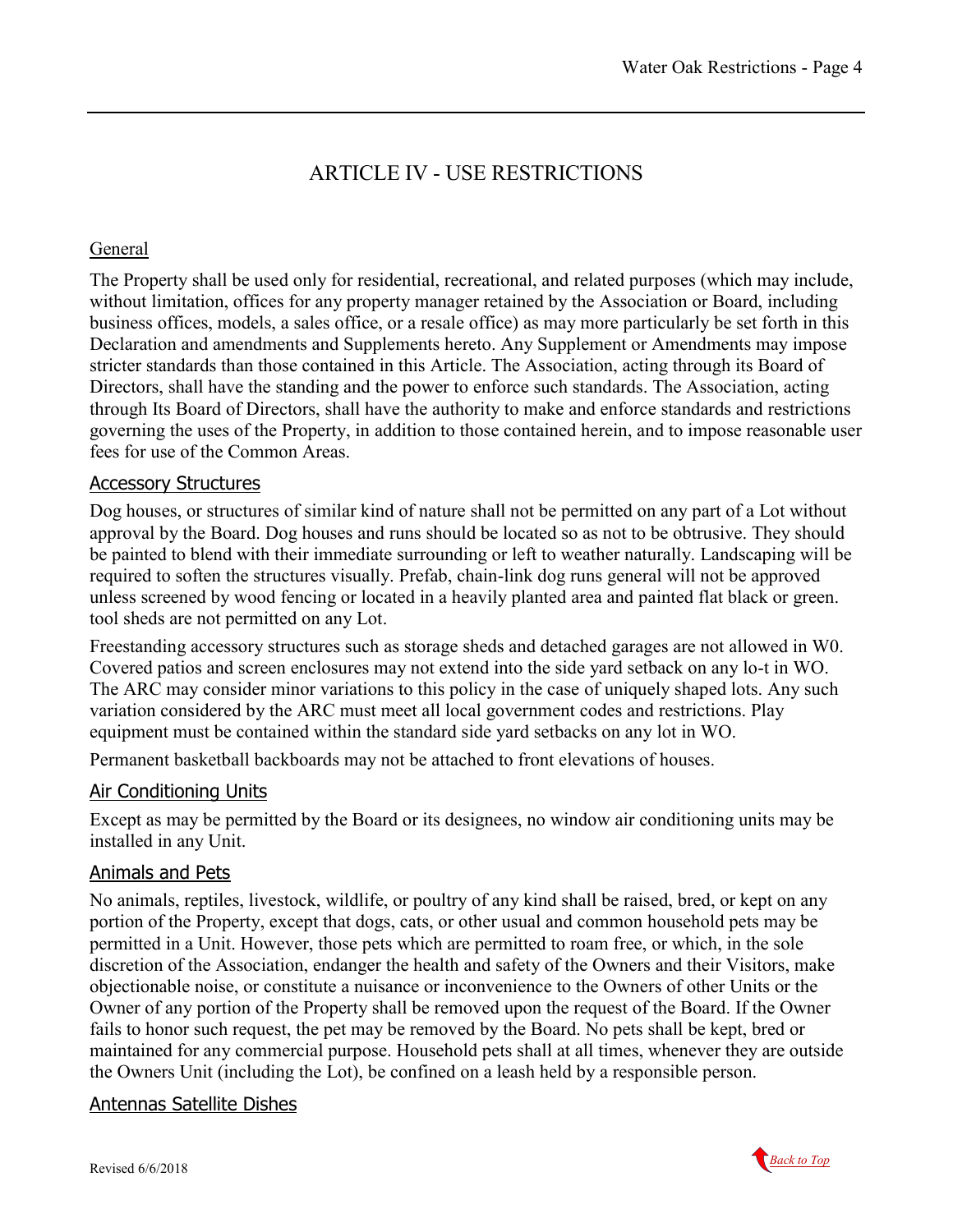No exterior antennas, aerials, satellite dishes, or other apparatus for the transmission of television, radio, or other signals of any kind shall be placed, allowed, or maintained upon any portion of the Property, including any Unit, without the prior written consent of the Board or its designee. Board and/or the Association shall have the right, without obligation to erect an aerial, satellite dish, or other apparatus for a master antenna or cable system for the benefit of all or a portion of the Property.

### <span id="page-4-0"></span>Artificial Vegetation

Exterior Decorations, and Similar Items. No artificial vegetation shall be permitted on the exterior of any portion of the Property. Exterior decorations, including without limitation, sculptures, fountains, flags, and similar items must be approved in accordance with Article VI of this Declaration.

### <span id="page-4-1"></span>**Clotheslines**

### <span id="page-4-2"></span>Garbage Cans

### <span id="page-4-3"></span>Tanks & Etc.

All rubbish, trash, and garbage shall be stored in appropriate containers with lids and regularly removed from the Property and shall not be allowed to accumulate thereon. All clotheslines, storage tanks, mechanical equipment, garbage can storage structures, and such other items shall be subject to approvals set forth is Article VI of this Declaration.

### <span id="page-4-4"></span>Business Use

No trade or business may be conducted in or from any Unit, except that an Owner or occupant residing in a Unit may conduct business activities within the Unit so long as: (1) the existence or operation of the business activity is not apparent or detectable by sight, sound or smell from outside the Unit; (2) the business activity conforms to all zoning requirements for the Property; (3) the business activity does not Involve persons coming - on the Property who do not reside in the Property or door-to-door solicitation of residents of the Property; and (4) the business activity is consistent with the residential character of the Property and does not constitute a nuisance, or a hazardous or offensive use, or threaten the security or safety of other residents of the Property, as may be determined in the sole discretion of the Board.

The terms "business" and "trade", as used in this provision, shall be construed to have their ordinary, generally accepted meanings, and shall include, without limitation, any occupation, work or activity undertaken on an ongoing basis which Involves the provision of goods or services to persons other than the providers family and for which the provider receives a fee, compensation, or other form of consideration, regardless of whether (I) such activity is engaged in full or part-time; (ii) such activity is intended to or does generate a profit; or (ii) a license is required therefor. Notwithstanding the above, the leasing of a Unit shall not be considered a trade or business within the meaning of this Section. This Section shall not apply to any activity conducted by the Board with respect to its development and sale of the Property (including any resales) or its use of any Units which it owns within the Property, including the operation of a time-share or similar program.

### <span id="page-4-5"></span>**Decks**

Decks should be located at the rear of the Units. The configuration, detail and railing design of a deck should relate harmoniously with the architectural style of the Unit. Wood decks must be constructed with rot-resistant wood and, in many cases, may be left to weather naturally. In some instances, the Board will require that the decks be stained to coordinate with the Neighborhood design or to help integrate the deck with the house. A skirt board must be constructed, and landscape planting should be provided to screen structural elements and to soften the structure visually.

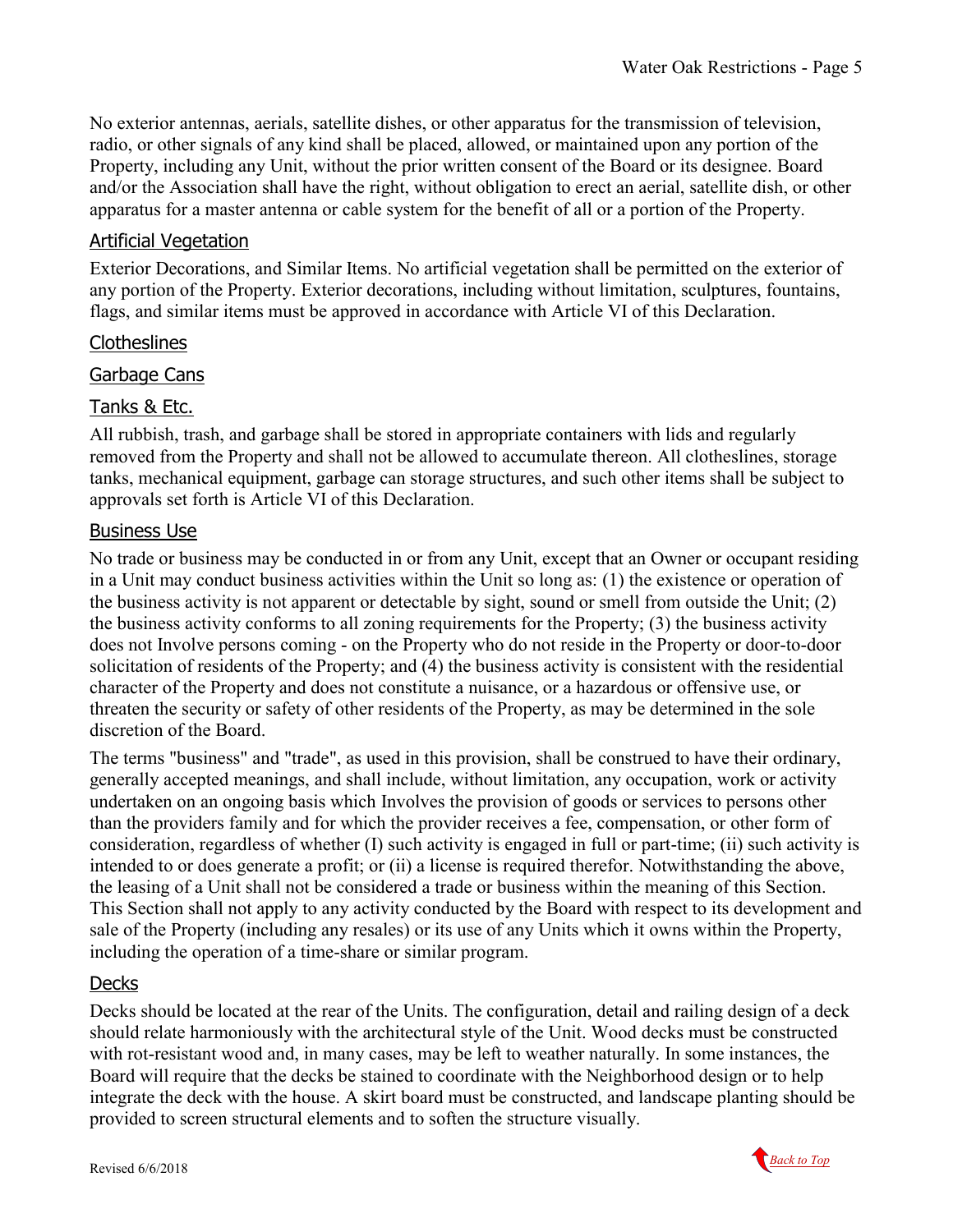### <span id="page-5-0"></span>Firearms

The discharge of firearms within the Property is prohibited. The "firearms" includes B-B guns, pellet guns, and other firearms of all types, regardless of size.

### <span id="page-5-1"></span>**Lighting**

### <span id="page-5-2"></span>Post Light

All Single-family Units must install an approved post light. The Owner will be responsible for maintaining the lighting for his/her Unit and the Association shall have the right at the Owners sole cost and expense to maintain such lighting in the event the Owner falls to do so.

*Amended October 14, 2005 - All houses in Water Oak must have a white electric post light and post with a non-colored light bulb located in the front of the house. The ARC must approve the design of the post light. Installation, maintenance, and energy costs of the post light are the responsibility of the homeowner.*

### <span id="page-5-3"></span>Maintenance of Premises

No weeds, underbrush, or other unsightly growth shall be permitted to grow or remain upon any Unit, and no refuse or unsightly objects shall be allowed to be placed or suffered to remain upon any Unit. All lawns, landscaping, sprinkler systems and any property, structure, improvement and appurtenance shall be kept in good, safe, clean, neat and attractive condition.

Owners whose Lots back up to a lake bank will be responsible to maintain the property from their Lot line to the lake bank. Owners whose Lots back up to a buffer area will be responsible to maintain the property in the Buffer area behind their Lot.

All Owners must maintain their front yards to the edge of the roadway asphalt, including any unpaved right-of-way.

Upon the failure to maintain the premises as aforesaid to the satisfaction of Board, and upon the Association's or Owners failure to make such correction within fifteen (15) days after Board gives written notice of same, Board may enter upon such premises and make such improvements or corrections as may be necessary, the costs of which shall be paid by the Association or Owner, as the case may be, or Board may bring an action at law or inn equity. Such entry by Board or its agents shall not be a trespass and by acceptance of a deed for a Unit, such party has expressly given the Board the continuing permission to do so which permission may not be revoked; provided, however, Board or its agent does not have to give written notice in the case of an emergency, in which event, Board may without any prior notice, directly remedy the problem.

If any Owner or the Association fails to make payment within fifteen (15) days after request to do so by Board, assessment for the payment requested shall be levied and enforced in accordance with the provision of Article III hereof.

Notwithstanding any other provision of the Declarations to the contrary, the Association shall maintain all unimproved Lots In the subdivision and the cost thereof shall be paid to the Association by the Owner quarterly by a billing procedure determined by the Association. If any Owner or the Association fails to make payment within fifteen (15) days after request to do so by Board, assessment for the payment requested shall be levied and enforced in accordance with the provision of Article III hereof.

### <span id="page-5-4"></span>**Nuisance**

No portion of the Property shall be used, in whole or in part, for the storage of any property or thing that will cause it to appear to be in an unclean or untidy condition that will be obnoxious to the eye, nor

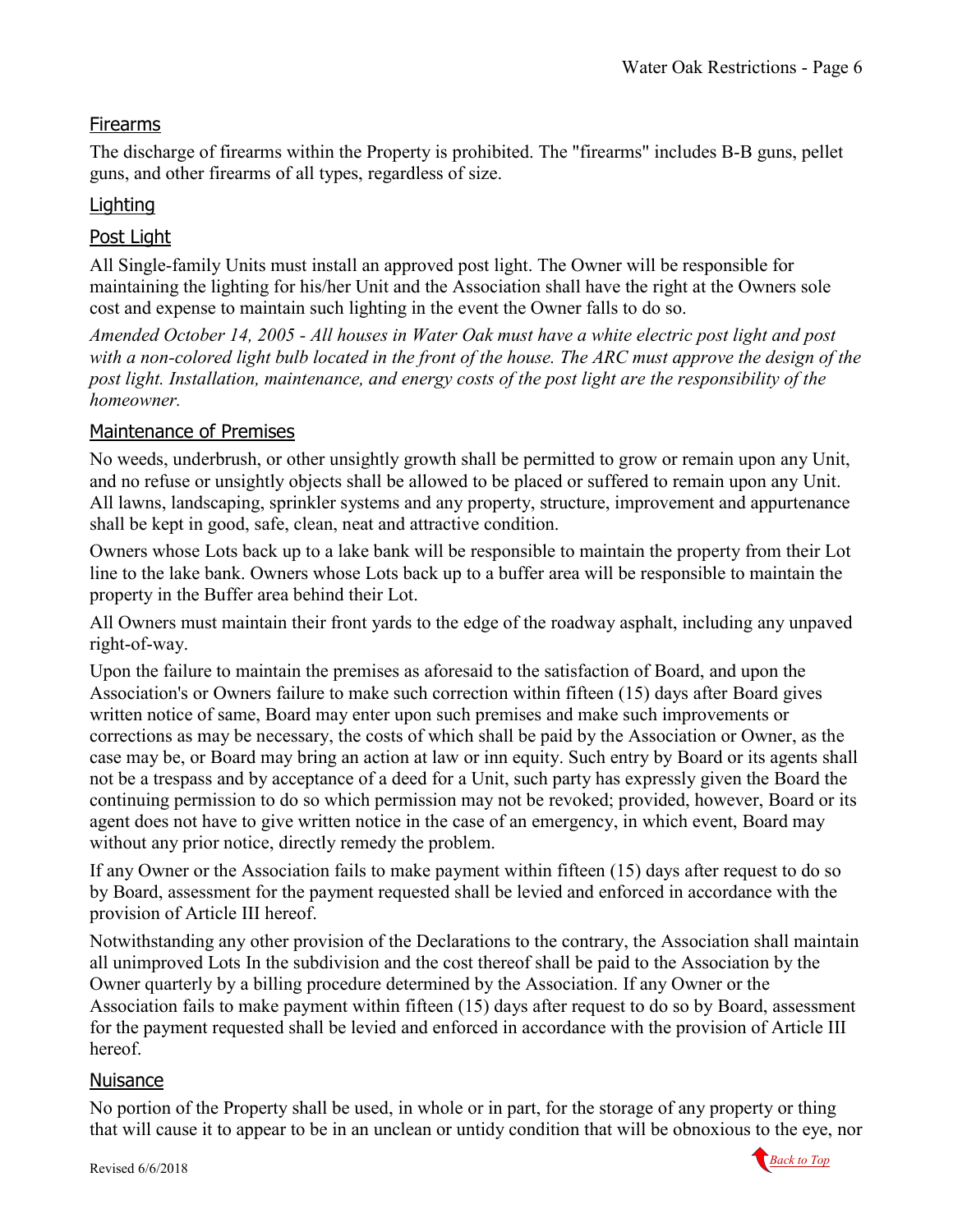shall any substance, thing, or material be kept upon any portion of the Property that will emit foul or obnoxious odors to that will cause any noise or other condition that will or might disturb the peace, quiet, safety, comfort, or serenity of the occupants or surrounding property. No noxious, illegal or offensive activity shall be carried on upon any portion of the Property, nor shall anything be done thereon tending to cause embarrassment, discomfort, annoyance, or nuisance to any person using any portion of the Property. There shall not be maintained any plants or animals or device or thing of any sort whose activities or existence in any way is noxious, dangerous, unsightly, unpleasant, or of a nature as may diminish or destroy the enjoyment of the Property. No outside burning of wood, leaves, trash, garbage or household refuse shall be permitted with the Property.

### <span id="page-6-0"></span>Occupants Bound

All provisions and any of the community wide standards of the Declaration, By-Laws, rules and regulations or use restrictions promulgated pursuant thereto which govern the conduct of Owners and which provide for sanctions against Owners shall also apply to all occupants, or visitors of any Unit. Every Owner shall cause all occupants of his/her Unit to comply with the Declaration, By-Laws, rules and regulation and the community wide standard adopted pursuant thereto and shall be responsible for all violations and losses to the Common Areas caused by such occupants, notwithstanding the fact that such occupants of a Unit are fully liable and may be sanctioned for any violation of the Declaration, By-Laws, rules and regulations and community wide standards adopted pursuant thereto.

### <span id="page-6-1"></span>On-Site Fuel Storage

No on-site storage of gasoline or other fuels shall be permitted on any part of the Property except that up to five (5) gallons of fuel may be stored on each Unit for emergency purposes and operation of lawn mowers and similar tools or equipment. Notwithstanding this provision, underground fuel tanks for storage of heating fuel for dwellings, pools, gas grills and similar equipment may be permitted if approved in accordance with Article VI hereof.

### <span id="page-6-2"></span>Parking

Vehicles shall be parked only in the garages or in the driveways serving the Units. No overnight onstreet parking or parking on lawns shall be permitted.

*Amended October14,2005 - Vehicles shall be parked only in the garages or in the driveways serving the units. No overnight (12:00 A.M. to 6:00 A.M.), on street parking or parking on lawns shall be permitted. Blocking of driveways and mailboxes is prohibited. No parking opposite of another car on the street is permitted, as this would impede emergency vehicles and other traffic.* [MORE](#page-14-3)

### <span id="page-6-3"></span>Playground, Play Equipment, Stroller, Etc.

The Board may, but shall not be obligated to, permit swing sets and similar permanent playground equipment to be erected on Units provided it Is approved in accordance with Article VI hereof. Any playground or other play areas or equipment furnished by the Association or erected within the Property shall be used at the risk of the user, and the Association shall not be held liable to any Person for any claim, damage, or injury occurring thereon or related to use thereof. Tennis courts will not be permitted. Playhouses, if approved, must be placed in rear yard within set back lines and must be in scale with the size of the yard and consistent with Unit.

*Amended October 14, 2005 - Play equipment must be contained within the standard side yard setbacks on any lot in Water Oak. Permanent basketball backboards may not be attached to the front elevations of houses. Permanent playground equipment must be approved by the ARC before installation. Portable basketball hoops may be used in driveways. They may not be placed on any sidewalk or street. Portable basketball hoops shall be put against the unit when not in use. All play and* 

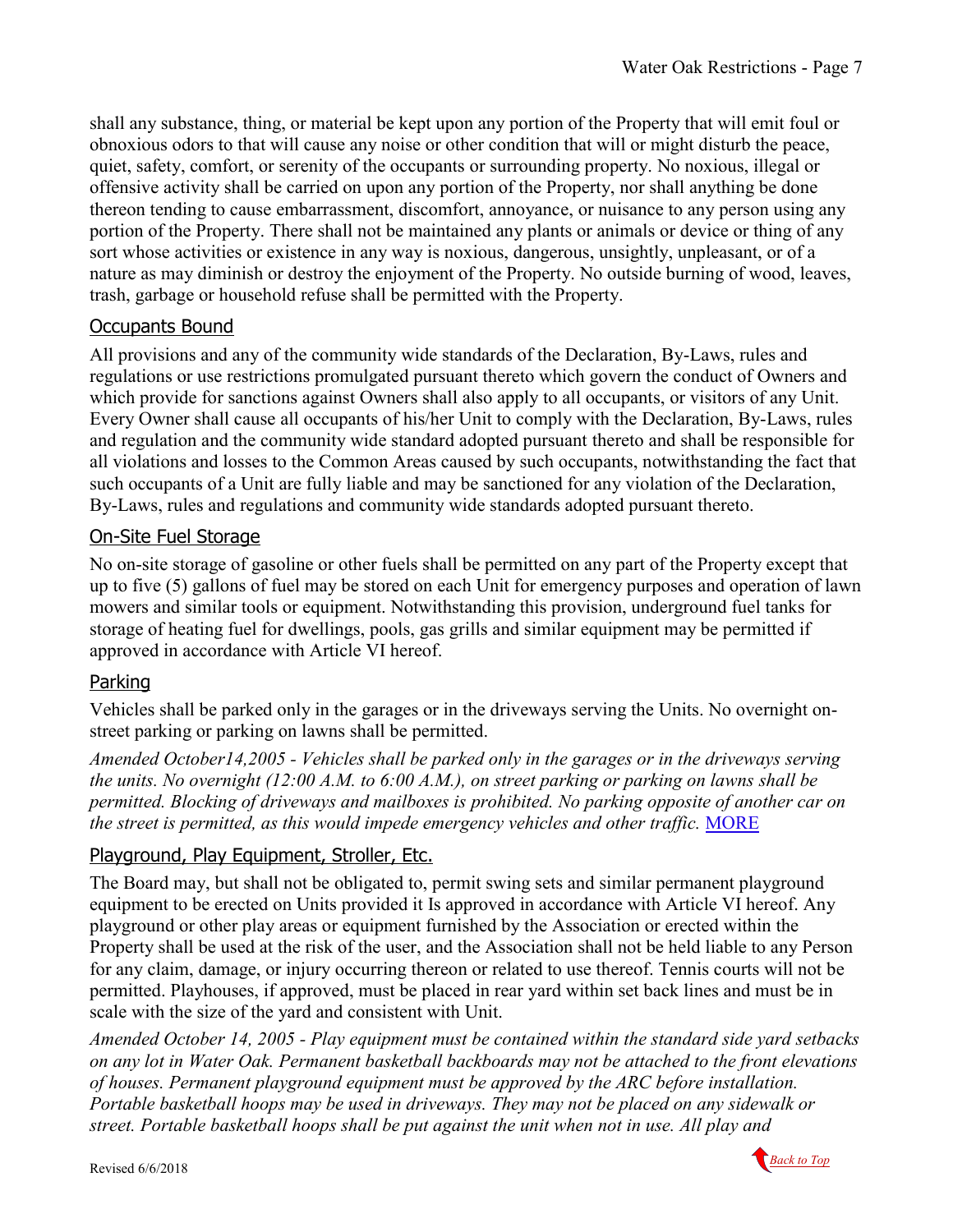*recreational equipment must be kept in good repair. Basketball hoops may be used between the hours of 9:00 A.M. and 9:00 P.M.*

### <span id="page-7-0"></span>Pools

No above-ground pools shall be erected, constructed or Installed on any Unit except that above ground spas and Jacuzzi may be permitted as approved in accordance with Article VI hereof.

Swimming pools must be permanent in-ground construction, built according to local building codes. Above ground swimming pools are specifically prohibited. Spas smaller than 10' in diameter may be built above ground provided that the spa is located within a screen enclosed patio directly attached to the main structure of the house. Enclosures around swimming pools and spas must-be consistent with the overall design and color combination of the-house. Solar panel pool heaters may be located on roof surfaces if not visible from the street. Specific approval from the ARC is required before any solar pool heater may be installed.

### <span id="page-7-1"></span>Prohibited Vehicles

Commercial vehicles, vehicles with commercial writing on their exteriors, vehicles primarily used or designed for commercial purposes, tractors, mobile homes, recreational vehicles, trailers (either with or without wheels), campers, camper trailers, boats and other watercraft, and boat trailers shall be parked only in enclosed garages or side or rear yards if fully hidden by an approved privacy fence. Stored vehicles and vehicles which are either obviously inoperable or do not have current operating licenses shall not be permitted on any Unit except within enclosed garages. For purposes hereof, a vehicle shall be considered "stored" if it Is put up on blocks or covered with a tarpaulin and remains on blocks or so covered for fourteen (14) consecutive days without the prior approval of the Board. Notwithstanding the foregoing, service and delivery vehicles may be parked in the driveway of a Unit during daylight hours for such period of time as is reasonably necessary to provide service or make a delivery to the Unit. Any vehicle which is parked in violation of this Section  $5.1(v)$  or which is in violation of Section 5.1(s) due to the type of vehicle may be towed by the Board of Directors.

### <span id="page-7-2"></span>Sight Distance at Intersections

All property located at street intersections shall be landscaped so as to permit safe sight across the street corners. No fence, wall, hedge, or shrub planting shall be placed or permitted to remain where it would create a traffic or sight problem.

### <span id="page-7-3"></span>Subdivision of Units

### <span id="page-7-4"></span>Timesharing

No Unit shall be subdivided, or its boundary lines changed except with the prior written approval of the Board of Directors of the Association. The Board may permit a division in Ownership of any Unit intended for a single family detached residence as shown on a Plat, but sole for the purpose of increasing the size of the adjacent Units. In the event of a division in Ownership of any Unit, the Owners among whom the Unit is divided shall be treated as Co-Owners of the divided Unit for purposes of voting and shall be jointly and severally liable for all Assessments against the Unit hereunder. Board hereby expressly reserves the right to replat any Unit or Units owned by Board; provided such division boundary line change, or replatting is not in violation of the applicable zoning regulations. No Unit shall be made subject to any type of time share program, Ownership interval or similar program whereby the right to exclusive use of the Unit rotates among multiple Owners or members of the program on a fixed or floating time schedule over a period of years.

### <span id="page-7-5"></span>Temporary Structures

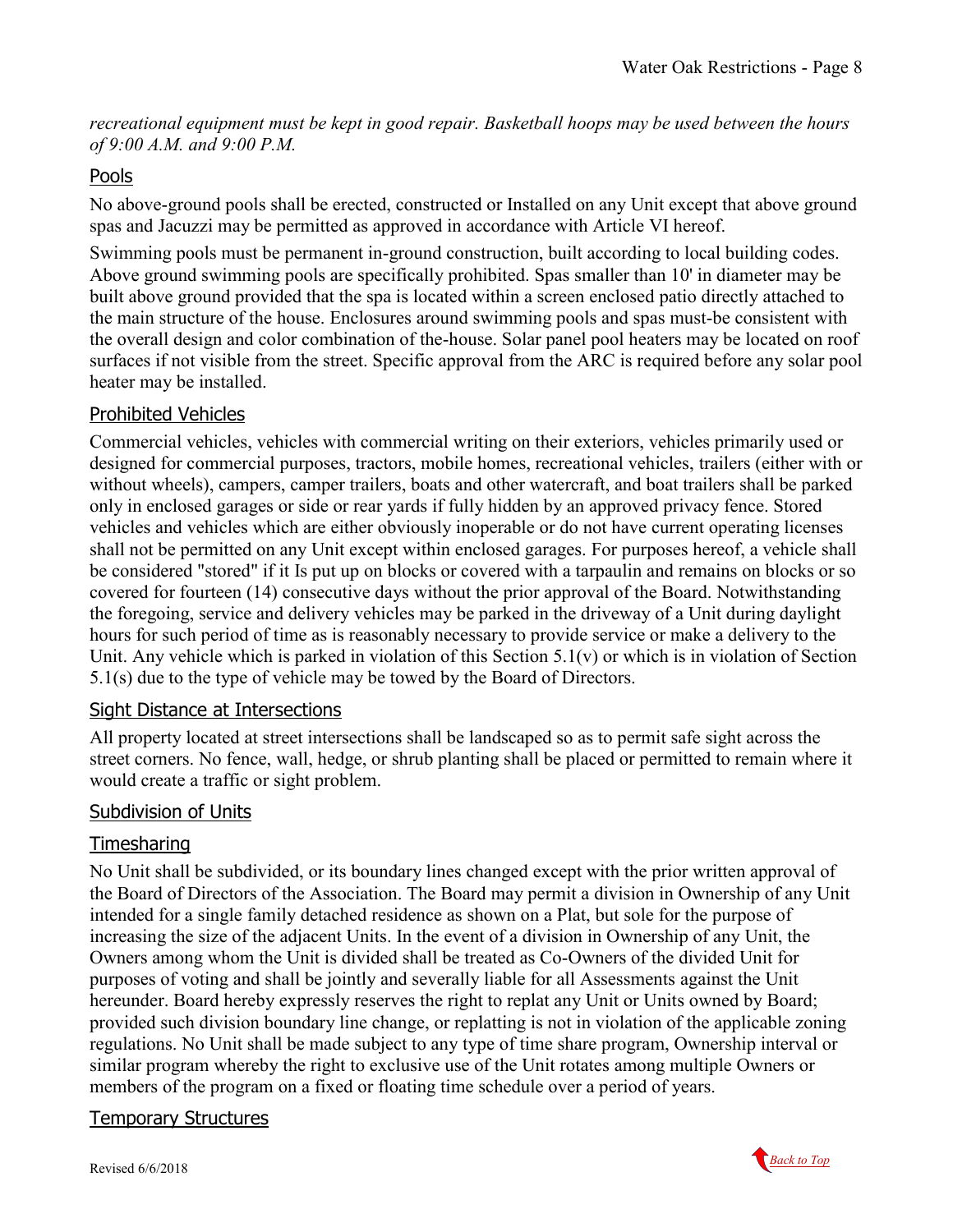### <span id="page-8-0"></span>**Tents**

### <span id="page-8-1"></span>**Trailers**

Except as may be permitted by the appropriate committee under Article VI hereof, during initial construction within the Property, no tent, utility shed, shack, trailer or other structure of a temporary nature shall be placed upon any Unit.

### <span id="page-8-2"></span>Utility Lines

No overhead utility lines, including lines for cable television, shall be permitted within the Property, except of temporary lines as may be required during construction and high voltage lines if required by law or for safety purposes.

### <span id="page-8-3"></span>**Utilities**

Connections to necessary utility services are the responsibility of the building and/or homeowner. All houses in WO must be pre-piped for natural gas, which will be' available throughout the neighborhood. All houses must have an energy efficient natural gas water heater and an energy efficient natural gas heating system. Piping for a natural gas range/cooktop and a natural gas dryer must be included in the house.

### <span id="page-8-4"></span>Walls

Except as otherwise permitted by the NCC or MC (as such terms are hereinafter defined) the following provisions shall apply to all walls and fencing on the Property. All walls and/or fencing must conform to the parameters as follows: The location of all fences and walls must be approved by the NCC prior to installation. Decorative entry walls, entry gates, courtyard walls, and privacy walls surrounding, and abutting pool decks are considered structures appurtenant to the residence and may be allowed within the building set-back.

Any and all wall and fences may not exceed an average height of six (6) feet exclusive of pillars or ornaments and shall in no instance exceed six (6) feet in height measured from the first-floor finished floor elevation unless approved by the NCC or MC in writing.

The style and placement of fences within WO will be strictly controlled by the ARC. Any fence in W0 must be specifically approved by the ARC before it is installed. All fences within WO must be designed and installed in accordance with applicable local codes and restrictions. The styles, sizes and color of privacy fences allowed in WO are strictly regulated.

Privacy fences may be installed on lots that back up to streets and on all interior lots. Corner lots and lots that open to amenity locations such as ponds or lakes have special restrictions for fences, materials and locations. Fences on perimeter lots that back up to the wall on Linger Lodge Road and the HOA fence on 65th Street East may be extended across common area of the HOA to enclose the rear yards. The installation and maintenance of such fences is the responsibility of the homeowner. Homeowner must provide access at any time to the HOA and its representatives for inspection and maintenance of the community property. If necessary, the homeowner may be required at homeowner's expense to remove fences installed on common area to allow maintenance and repair of the community property such as the perimeter walls and fences.

The standard privacy fences allowed in WO will be a six (6) foot high wood fence of board on board design or a white PVC fence of standard design. Detail drawings of approved fence styles are shown in Exhibit C. Privacy fences must be installed so that rails and posts are positioned on the inside facing to the interior of the lots. Privacy fences may not extend more than ten (10) feet forward from the rear

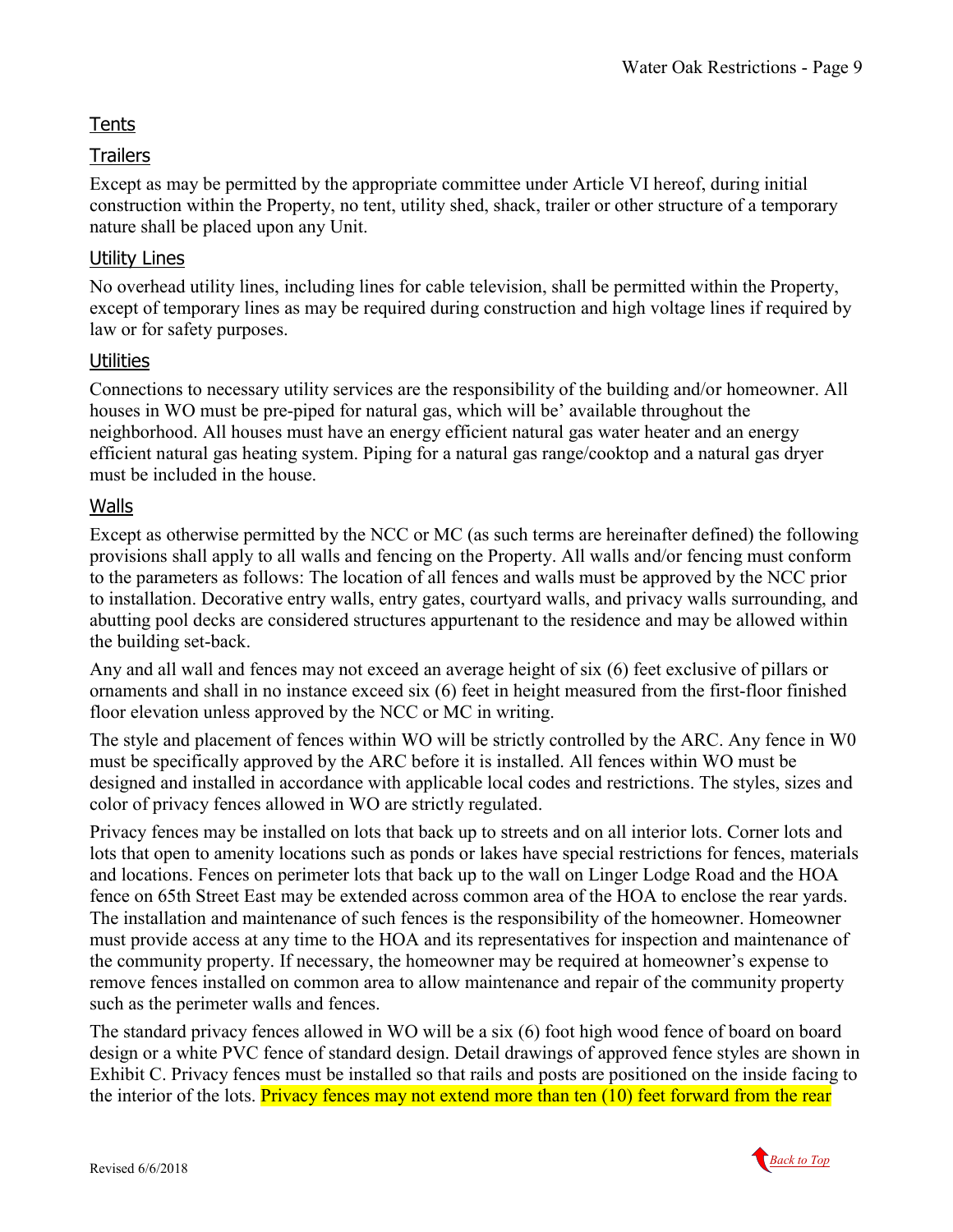corner of the house. All wood privacy fences must be painted with Sherman Williams Woodscapes Pure White. No other fence colors are allowed.

On corner lots privacy fences must be set back from the side lot line to allow planting of the mandatory landscape buffer and must be meet all Manatee County codes. No fences will be allowed within 20 feet of the rear lot line of any lot that abuts any portion of a lake or pond. Fences must not obstruct drainage patterns as shown on the site construction plans. Any fence installed in WO must be maintained in good condition and repainted as needed.

### <span id="page-9-0"></span>Drainage

Catch basins and drainage areas are for the purpose of natural flow of water only. No obstructions or debris shall be placed in these areas. No Person, other than Board or the Association, may obstruct or rechannel the drainage flows after location and installation of drainage swales, storm sewers, or storm drains. Board hereby reserves for itself and the Association a perpetual easement across the Property for the purpose of altering drainage and water flow.

#### <span id="page-9-1"></span>Drainage Areas

For the purposes of this Declaration, "Drainage Areas" means those portions of the Common Areas designated as surface water management areas, drainage areas, basins, drainage easements, water management tracks, canals or canal easements (collectively "Drainage Areas") which are reflected on the Plat, and any amendments thereto, or are described in this Declaration, or otherwise designated by Board as "Drainage Areas," and which shall be kept and maintained by the Association for Irrigation, drainage, storm water retention and detention and beautification and for the installation, maintenance, construction or repair of utility facilities in a manner consistent with the original design thereof by Board, and in accordance with the requirements of all applicable governmental authorities. The Drainage Areas are an integral part of a master drainage system which is for the benefit of the Subdivision. The Association shall maintain the Drainage Areas and master drainage system in a manner consistent with the original design thereof by Board, and in accordance with the requirements of all applicable governmental authorities.

#### <span id="page-9-2"></span>**Wetlands**

#### <span id="page-9-3"></span>Lakes

#### <span id="page-9-4"></span>Ponds

Wetlands, lakes and ponds mean those Common Areas so designated on the development plans submitted to Manatee County, this Declaration, the Plat, any addendum thereto, or otherwise designated by Board and which are areas subjected to permanent or prolonged periods of inundation or saturation, or which exhibit vegetative communities or soil types characteristic of such hydro periods. The boundaries of wetlands, lakes and ponds shall be subject to accretion, reliction, or other natural changes. Wetlands, lakes and ponds shall be kept and maintained by the Association together with any adjacent shoreline in an ecologically sound condition for water retention drainage and water management purposes in compliance with all governmental requirements. Graded lakes shall be maintained with a productive littoral zone incompliance with governmental requirements.

The Lot Owners shall not remove native vegetation (including cattails) that becomes established within the wet detention ponds abutting their property. Removal includes dredging, the application of herbicide, cutting, and the introduction of grass carp. Lot Owners shall address any questions regarding authorized activities within the wet detention ponds to SWFWMD, Venice Service Office, Surface Water Regulation Manager.

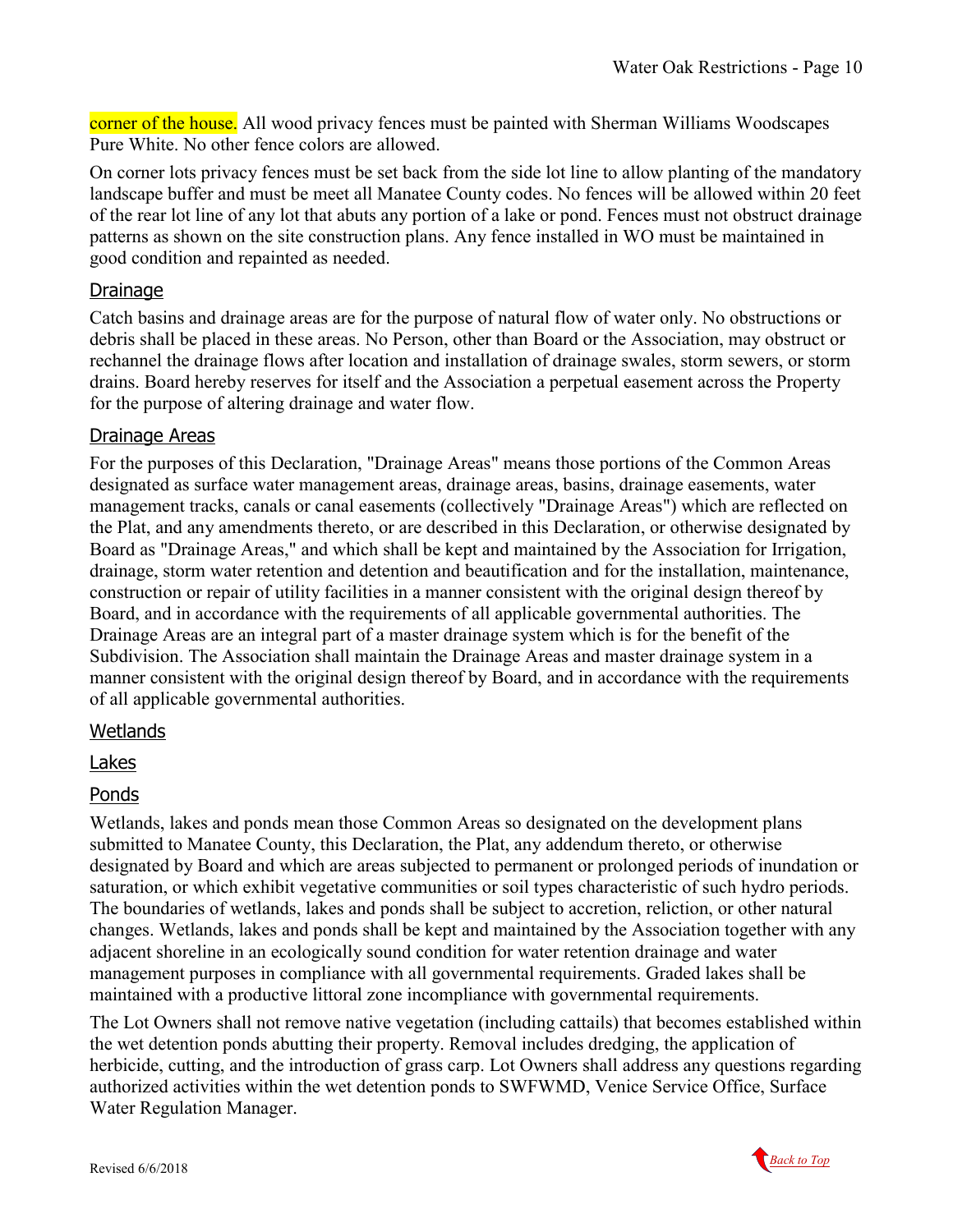### <span id="page-10-0"></span>Environmental Restrictions

Building in or filling of wetland areas shall be prohibited without an approved plan and permit from the Manatee County Environmental Management Division or such other department of Manatee County that has jurisdiction of the matter at that time. The environmental restrictions established in this paragraph shall be enforceable by the Board, the Association or by Manatee County. In the event any such enforcement action is commenced, the prevailing party shall be entitled to reimbursement from the opposing party for all Court costs and Attorneys' fees, including negotiation, investigation, trial and appellate proceedings.

No Owner of the property within the subdivision may construct or maintain any building, residence, or structure, or undertake or perform any activity in the maintenance easement or the grass swales described in the approved permit and recorded in plat of the subdivision, unless prick approval is received from the SWFWMD pursuant to Chapter 40D-4.

#### <span id="page-10-1"></span>Windows

### <span id="page-10-2"></span>Doors

Awnings and Shutters Unfinished aluminum, bright finished, or bright plated metal or exterior doors, windows, frames, screens, louvers, exterior trim or structural members shall not be permitted. Metal frames shall be either anodized or electrostatically painted and be in harmony with the exterior color and texture of the residence. Wood frames must be painted, sealed or stained.

### <span id="page-10-3"></span>**Sidewalks**

Owners of Lots which are required to have sidewalks per subdivision construction plans approved by Manatee County Planning Department shall be required to construct those sidewalks on their Lots at their expense in accordance with subdivision construction plans approved by Manatee County Planning Department, upon completion of construction of a dwelling on the Lots or within three (3) years of final plat recording whichever shall occur first. If any Owner fails to construct sidewalks as required herein the Association may at its option and after ten (10) days written notice to the Owner of its intent to do so arrange for construction of the sidewalks on the Owners Lot at Owners expense and assess the cost to the Owner. The Association shall have the lien rights given for collection of assessments if Owner fails to pay such costs on demand and shall have the right to enter upon Owners Lot and the exterior of any improvements to exercise its rights hereunder.

### <span id="page-10-4"></span>Roofs

Heavyweight dimensional 25-year shingles are a minimum requirement for all roofs. Cement tile is also an acceptable roofing material. Roof color should be an integral part of the exterior coloring of the residence. The proportions of the roof shall be consistent with the architectural style of the residence. The fascia and roof overhangs must be in proportion and blend with the rest of the residence.

#### <span id="page-10-5"></span>Access

No Lot or parcel of lands shall be used for any purpose other than solely and exclusively for a single family residential dwelling unless Board approves in writing the use of a Lot for a road. Provided, however, that in the event a single family residential dwelling is built upon a Lot, said Lot(s) shall no longer be considered to be used as a roadway. Said Lot(s) shall thereafter be used sole and exclusively for a single family residential dwelling.

#### <span id="page-10-6"></span>Garages

Each single family detached resident must have a private fully enclosed garage for not less than two or more than three cars. Conversion of any garage to living area shall be prohibited. Garages shall be

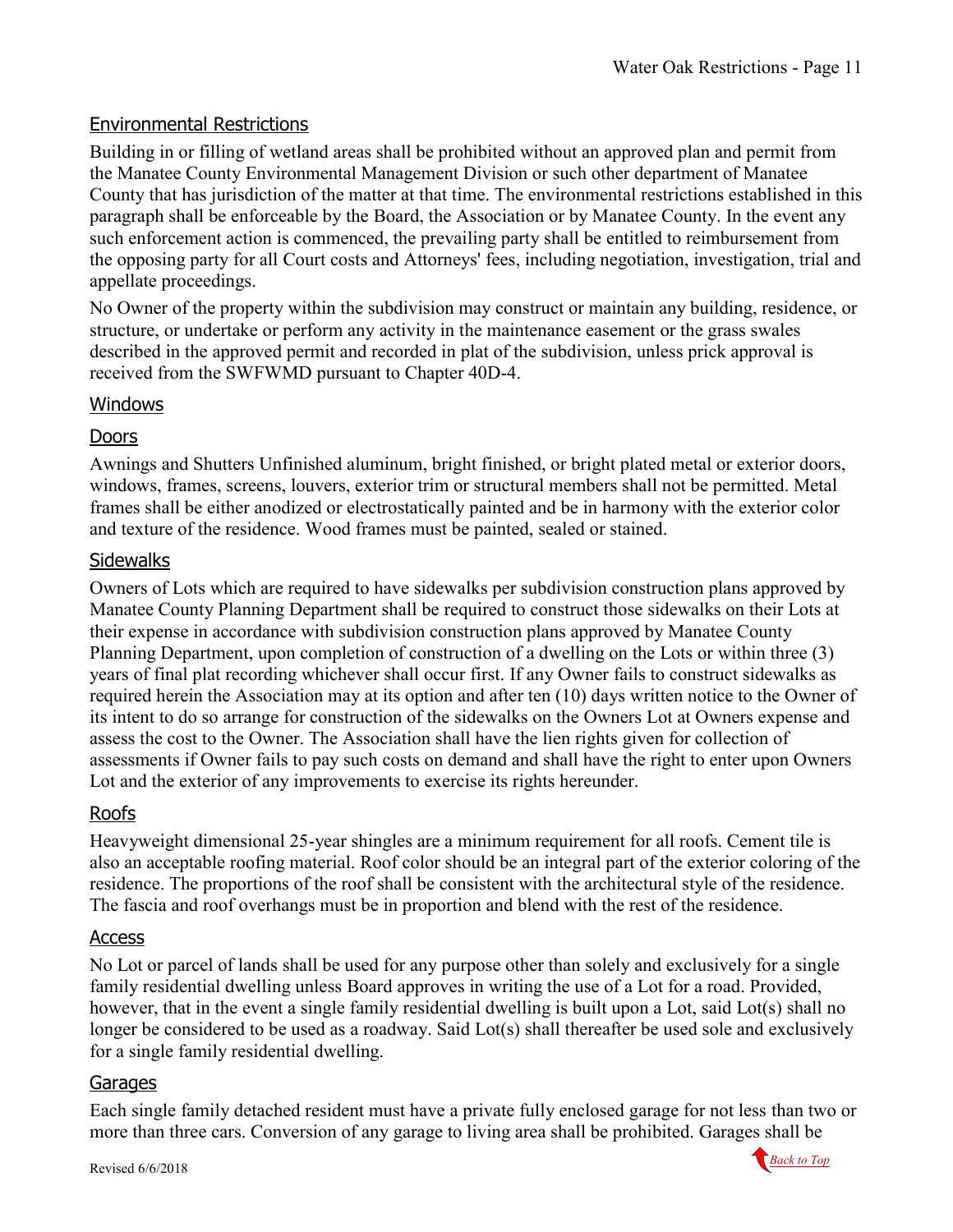attached and part of the main dwelling and in keeping with the architectural style of the residence. Carports are not permitted. Double garage doors should be a minimum of 16' in width and doors for individual stalls shall be a minimum of 8' In width. All garage doors must be in keeping with the architectural style and the materials used on the residence.

### <span id="page-11-0"></span>Driveways and Walks

All single-family residence shall have a driveway of at least 16' in width at the property line. Finished concrete, patterned concrete, bominite pavers and integrated stone finishes are permitted. Other driveways may also be constructed of brick or interlocking pavers but must be of a stable and permanent construction. Asphalt, blacktop, stained concrete and epoxy bonded aggregate are prohibited.

Driveways must be constructed of concrete, concrete pavers, brick, brick pavers or other high-quality materials. Unpaved, gravel and/or asphalt driveways are specifically prohibited.

Walkways from the driveway or street curb to the house should be constructed of the same materials as the driveway. Where county required sidewalks are shown on the site construction plans and plat(s) for WO, the sidewalks will be built according to county code. Completion of the required sidewalks across the front or along the side of a residential lot is the responsibility of the builder and/or homeowner. Any mandated sidewalk should be included in landscape plan for each specific lot.

### <span id="page-11-1"></span>Size of Residence

The living area of each residence shall contain a minimum of 1,350 square feet. Living area is defined as heated and or air-conditioned areas and exclusive of garages, porches, patios and terraces.

### <span id="page-11-2"></span>Trees

The Board shall plant, within twenty-five (25) feet of the right-of-way of each local street within Water Oak prior to Certificate of Occupancy, one canopy tree meeting the requirements of Section 715.10.5 of the Manatee County Land Development Code for every fifty (50) linear feet, or substantial fraction thereof, of right-of-way. None of these required trees shall be planted within a public or private utilities easement.

The trees shall be spaced no closer together than twenty-five (25) feet, unless a decorative grouping or alternative method is chosen. Existing native trees should be used to fulfill these requirements wherever they meet the spacing and size requirements of this paragraph. Palm trees may be utilized, when grouped at least two (2) together to count as one (1) canopy tree. Responsibility for installation and maintenance is each property Owners.

### <span id="page-11-3"></span>Compliance with the Documents

Every Owner shall cause all occupants of his/her Unit to comply with the Documents and shall be responsible for all violations and losses to the Common Areas caused by such occupants, notwithstanding the fact that such occupants of a Unit are fully liable and may be sanctioned for any violation of the documents. All lessees shall agree to comply with the Documents.

### <span id="page-11-4"></span>Exculpations and Approvals

Board, the Association, and the NCC, the MC or any of their agents may grant, withhold or deny their consent, permission or approval in any instance when their consent, permission or approval is permitted or required at their sole discretion and without liability of any nature or kind to Owner or any other Person for any reason whatsoever and shall be indemnified and held harmless by such Owner or other Person from any and all damages resulting therefrom, including, but not limited to, Court costs

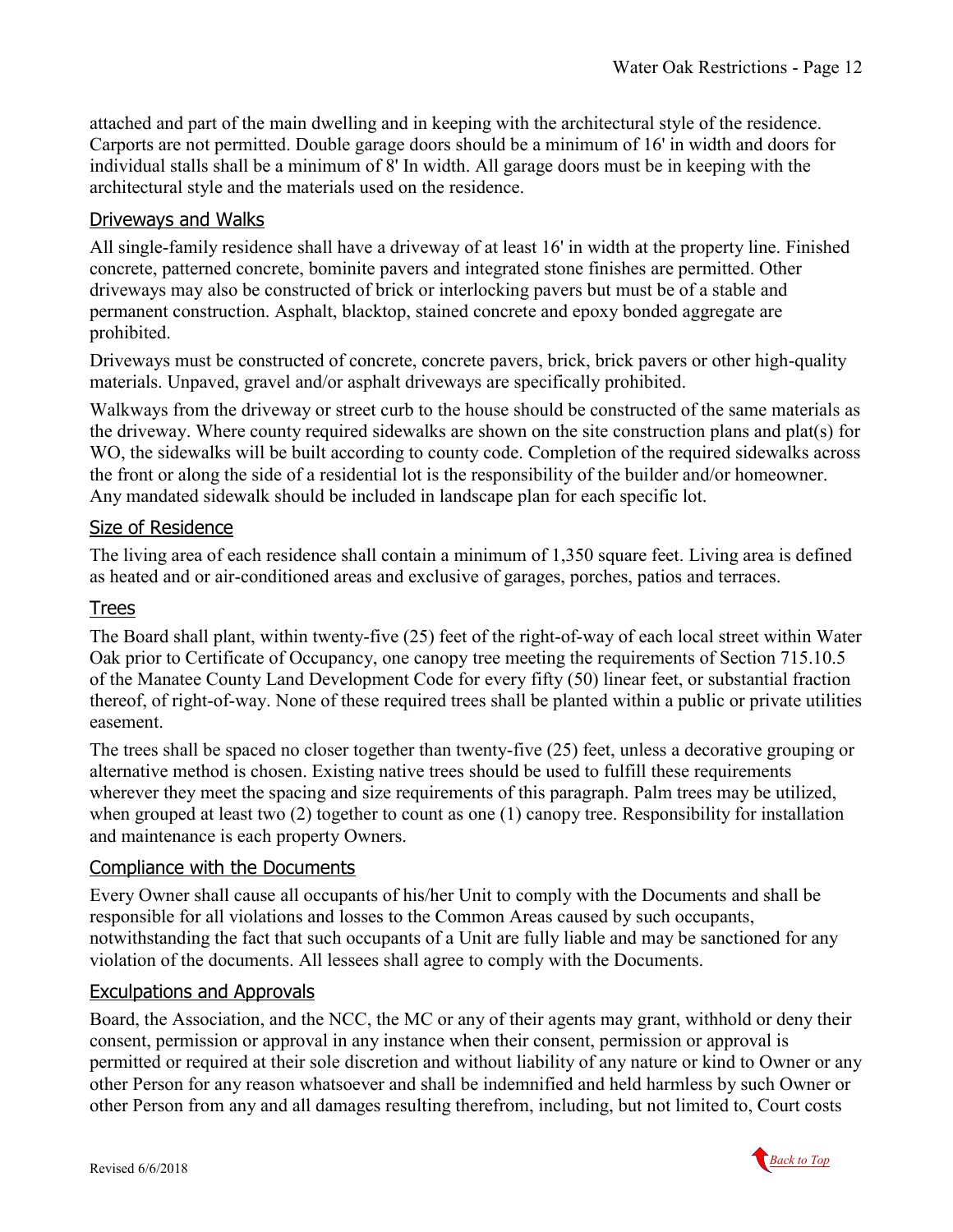and reasonable Attorneys'. fees. Every consent, permission or approval by Board, the Association, the NCC, the MC or their agents under this Declaration shall be, in writing, and binding upon all Persons.

#### <span id="page-12-0"></span>Community-Wide Standards and Rules

The Association, through the Board, shall have the right to promulgate and impose further Community-Wide Standards or any rules and regulations of the Association and thereafter to modify, alter, amend, rescind and augment any of the same with respect to the use, operation and enjoyment of all or a portion of the Property, the Common Areas, and any improvements located thereon.

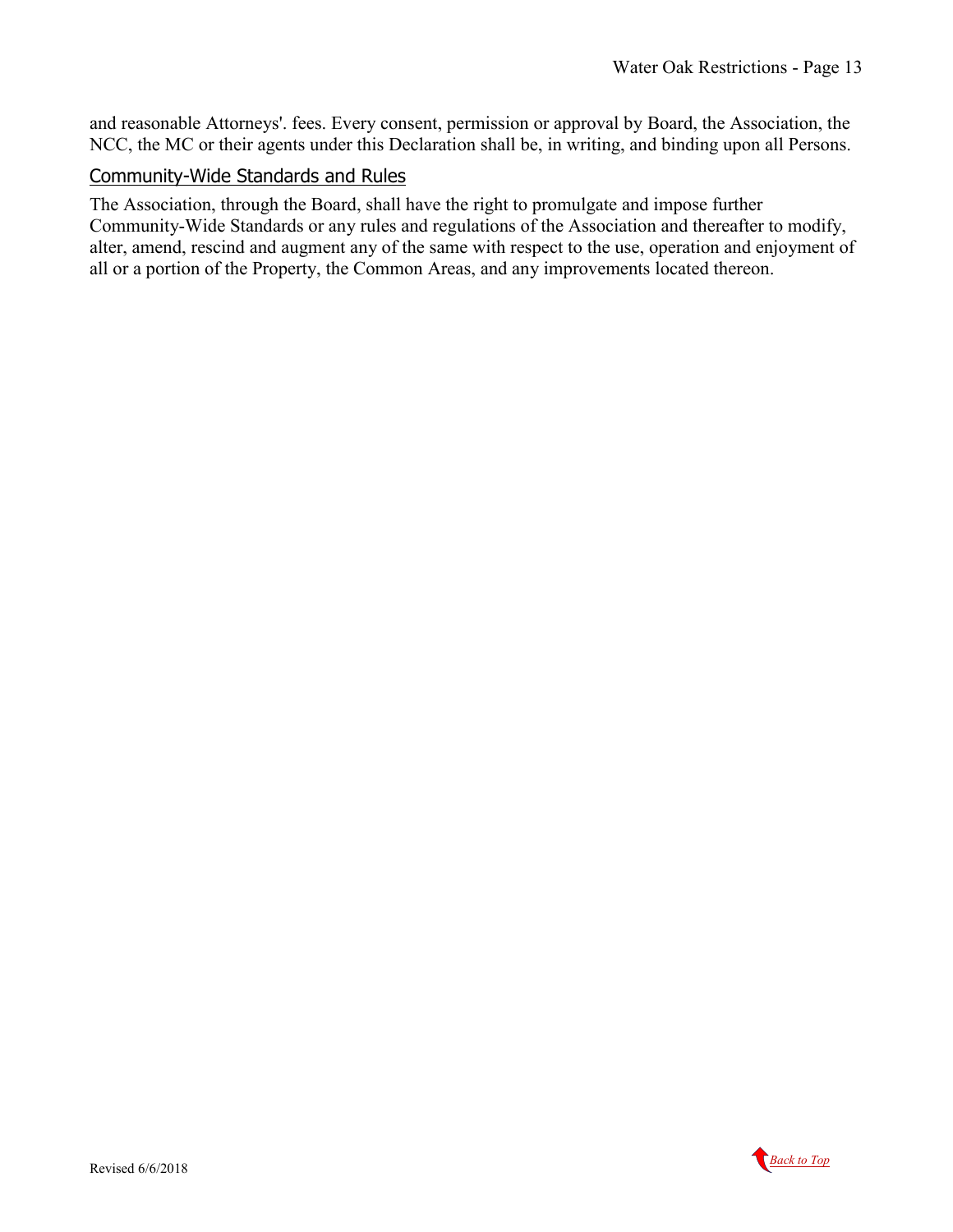<span id="page-13-0"></span>Section 4.2 Leasing of Units.

Definition. "Leasing", for purposes of this Declaration, is defined as regular, exclusive occupancy of a Unit by any Person or Persons other than the Owner for which the Owner receives any consideration or benefit, including, but not limited to a fee, service, gratuity, or emolument.

### <span id="page-13-1"></span>Rental / Leasing Provisions

(1) General:

Units may be rented only in their entirety; no fraction or portion may be rented. There shall be no subleasing of Units or assignment of leases unless prior to written approval is obtained from the Board of Directors.

No transient tenants (See note1) may be accommodated in a Unit.

All leases shall be in writing, except with the prior written consent of the Board of Directors. No Unit may be subject to more than two (2) leases in any twelve (12) month period, regardless of the lease term. The Owner must make available to the lessee copies of the Documents.

Every Owner shall cause all occupants of his/her Unit to comply with the Documents and shall be responsible for all violations and losses to the Common Areas caused by such occupants, notwithstanding the fact that such occupants of a Unit are fully liable and may be sanctioned for any violation of the documents. All lessees shall agree to comply with the Documents.

### NOTE 1:

A transient tenancy as defined by Florida law in the Florida Statutes as follows: "When the dwelling unit occupied is not the sole residence of the guest, the occupancy is transient." OR "It is the intention of the parties that the occupancy will be temporary."

For example: If you have friends or relatives who come to visit from out of town and they stay with the intention of leaving in a few days, they would be considered a transient occupant. So, no friends or relatives unless the property owner of record is present.

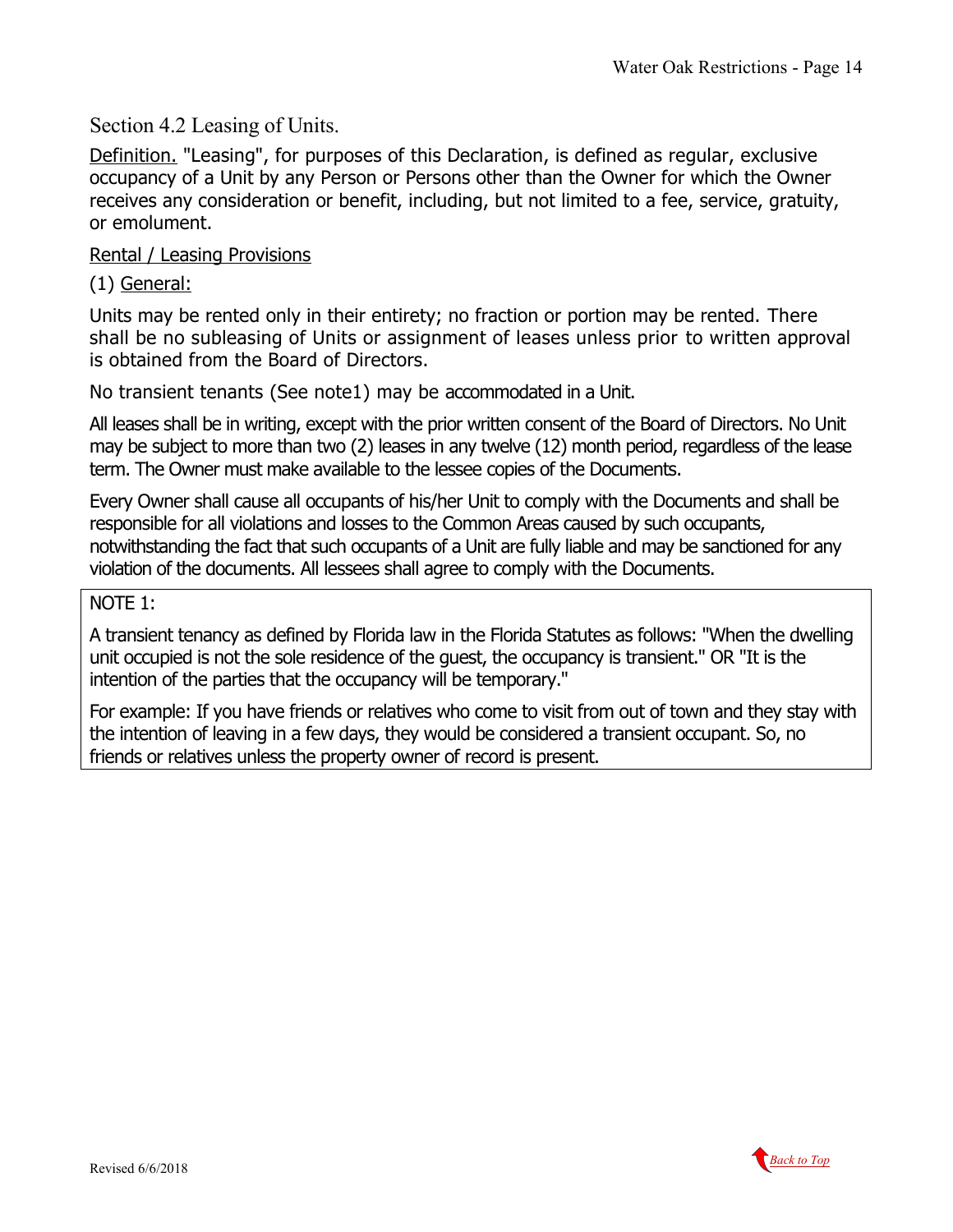#### Water Oak Homeowners Association, Inc.

Rules and Regulations

Adopted: October 14, 2005

The purpose of the Rules and Regulations is to have a handy reference for all owners to be able to consult and review if there are any questions concerning the Declaration of Maintenance and Land Use Provisions of Water Oak. The Declaration is the final authority for these Rules and Regulations. These guidelines will ensure that the neighborhood of Water Oak (also known as Whisper Bend) will always maintain an attractive, high quality appearance.

These items are not the complete use restrictions, but only those items that are most often cited and violated.

Use Restrictions

Parking

#### <span id="page-14-3"></span><span id="page-14-0"></span>Vehicles:

Vehicles shall be parked only in the garages or in the driveways serving the units. No overnight (12:00 A.M. to 6:00 A.M.), on street parking or parking on lawns shall be permitted. Blocking of driveways and mailboxes is prohibited. No parking opposite of another car on the street is permitted, as this would impede emergency vehicles and other traffic.

Prohibited vehicles – Commercial vehicles with commercial writing on their exteriors, vehicles primarily used or designed for commercial purposes, tractors, mobile homes, recreational vehicles, trailers, campers, camper trailers, boats and other watercraft, and boat trailers shall be parked only in enclosed garages or side or rear yards if fully hidden by an approved privacy fence. Stored vehicles which are either obviously inoperable or do not have current operating licenses shall not be permitted on any Unit except within enclosed garages. The Board of Directors may tow any vehicles (at the owner's expense) which are parked in violation of this Section 5.1(v) or which are in violation of Section 5.1(s) due to the type of vehicle.

#### <span id="page-14-1"></span>Pets:

No animals, reptiles, livestock, wildlife, or poultry of any kind shall be raised, bred, or kept on any portion of the Property, except that dogs, cats, or other usual and common household pets may be permitted in a Unit. Household pets shall at all times, whenever they are outside the Owner's Unit (including the Lot), be confined on a leash held by a responsible person. Owners must clean up after their pets. Any pet permitted to roam free or which, in the sole discretion of the Association, endangers the health and safety of the Owners and their visitors, make objectionable noise, or constitute a nuisance or inconvenience to the Owners of other Units or the Owners of any portion of the Property shall be removed upon the request of the Board. No pets shall be kept, bred, or maintained for any commercial purpose.

#### <span id="page-14-2"></span>Maintenance of The Units:

No weeds, underbrush, or other unsightly growth shall be permitted to grow or remain upon any Unit. No refuse or unsightly objects shall be allowed to be placed or suffered to remain upon any Unit. All

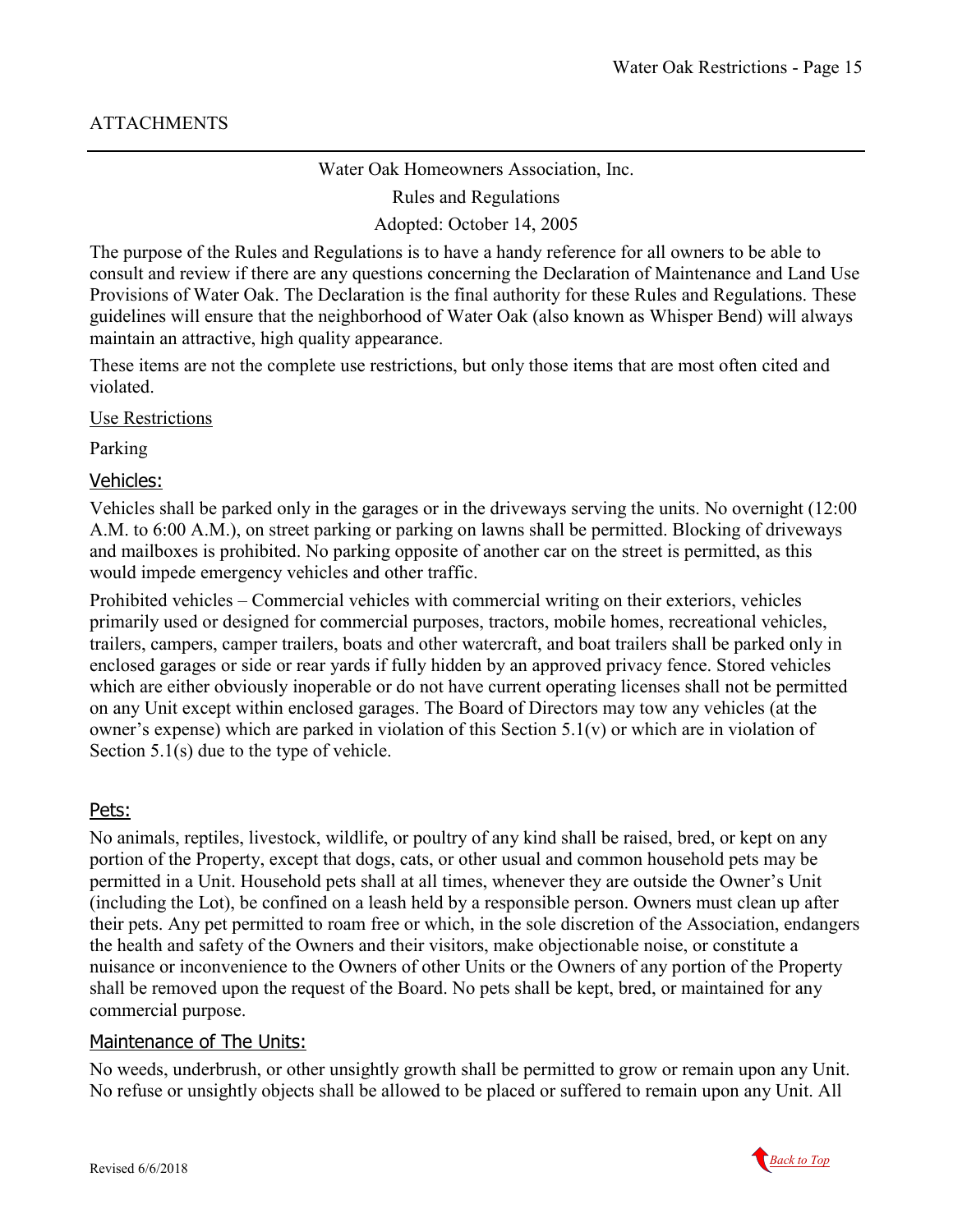lawns, landscaping, sprinkler systems and any property, structure, improvement and appurtenance shall be kept in good, safe, clean, neat and attractive condition.

Owners whose lots back up to a lake bank will be responsible to maintain the property from their lot line to the lake bank. Lot owners shall not remove native vegetation including, but not limited to cattails.

Owners whose lots back up to a buffer area will be responsible to maintain the property in the Buffer areas behind their lot.

All Owners must maintain their front yards to the edge of the roadway asphalt, including any unpaved right of way.

#### <span id="page-15-0"></span>Architectural Requests and Approvals:

Any additions or changes to the exterior portion of any Unit or any Lot must have prior written approval from the ARC Committee. The Owner of the Unit must submit a form prior to any change or addition. Any alterations that have been done without prior written approval could be required to be removed at the owner's expense.

Some of the items requiring approval are Unit color change, installation of satellite dishes, additions to the homes, enclosing of screened areas, and installation of fences, pools, or placement of items outside the Units. This is not a complete list; therefore, please consult with the Board or Management Company before proceeding.

#### *Amended October 14, 2005*

*Any additions or changes to the exterior portion of any Unit or any Lot must have prior written approval from the ARC Committee. The Owner of the Unit must submit a form prior to any change or addition. Any alterations that have been done without prior written approval could be required to be removed at the owner's expense.*

*Some of the items requiring approval are Unit color change, installation of satellite dishes, additions to the homes, enclosing of screened areas, and installation of fences, pools, or placement of items outside the Units. This is not a complete list; therefore, please consult with the Board or Management Company before proceeding.*

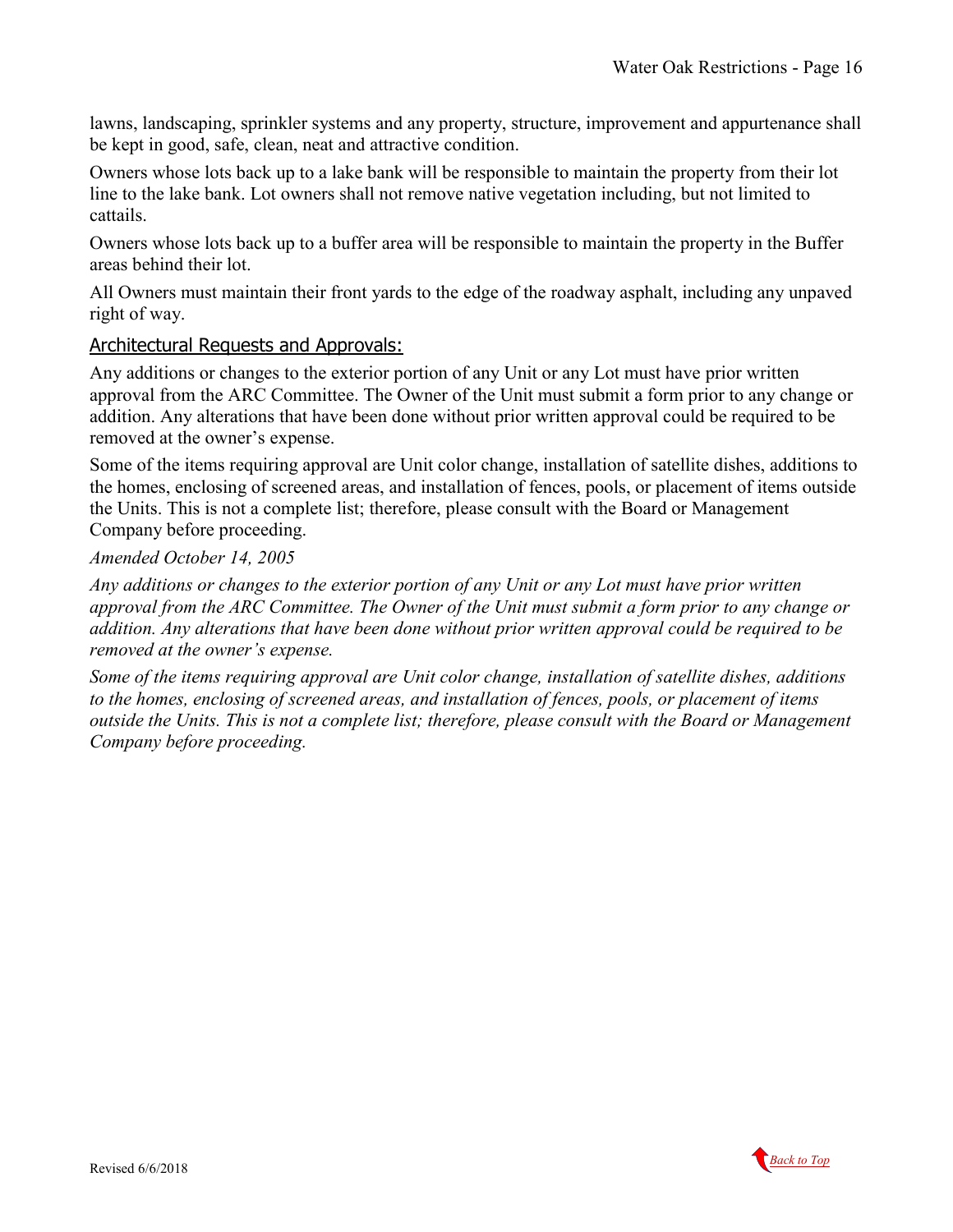# <span id="page-16-0"></span>WATER OAK HOMEOWNER ASSOCIATION OF MANATEE, INC

### Resolution on Signs

### APPROVED AND ADOPTED ON NOVEMBER 21, 2017, BY: THE WATER OAK HOMEOWNER ASSOCIATION BOARD OF DIRECTORS

#### Sign Restrictions

1. No sign of any kind shall be placed or permitted where it would create a traffic, safety, or sight problem.

2. No sign of any kind shall be displayed to general view on any Lot or in any Unit window except under the following circumstances.

#### <span id="page-16-1"></span>Directional or traffic:

Directional or traffic signs may be installed by the appropriate governmental authority or by the Board. These include, but are not limited to, ARC Permits, General or Board meeting notifications, informational, or other identification signs or billboards approved by the ARC or Board of Directors.

#### <span id="page-16-2"></span>**Signs**

For Sale, and For Sale by Owner Signs:

One "For Sale" sign of not more than six (6) square feet, being not wider than three (3) feet nor higher than three (3) feet, may be displayed on a Lot by the owner or the agent for the Owner thereof. A "For Sale" sign, as furnished by a real estate agent is permissible without ARC review. However, a "For Sale by Owner" sign shall be of the style, size, color, configuration and manner of as specified by the ARC. Multiple signs are not permitted on ay lot.

#### <span id="page-16-3"></span>**Open House Signs**

Open House signs not larger than (4) square feet, being not wider than two (2) feet nor higher than two (2) feet, may be displayed on a Lot by the owner or the agent for the Owner thereof. Open house signs may be placed on common areas of the community to direct traffic to the open house no sooner than one (1) hour before the open house and must be removed no later than five (5) PM of the same day.

#### <span id="page-16-4"></span>Political signs:

Political signage approved by the ARC may be erected upon a Lot by the Owner of such Lot advocating the election of one or more political candidates or the sponsorship of a political party, issue or proposal, provided that such sign shall not be erected more than ninety (90) days in advance of the election to which they pertain and are removed within fifteen (15) days after the election.

#### <span id="page-16-5"></span>Contractor Signs:

When work is being performed at a Lot by a professional contractor, the contractor may position one (1) temporary sign on the Lot advertising their company and services. The sign

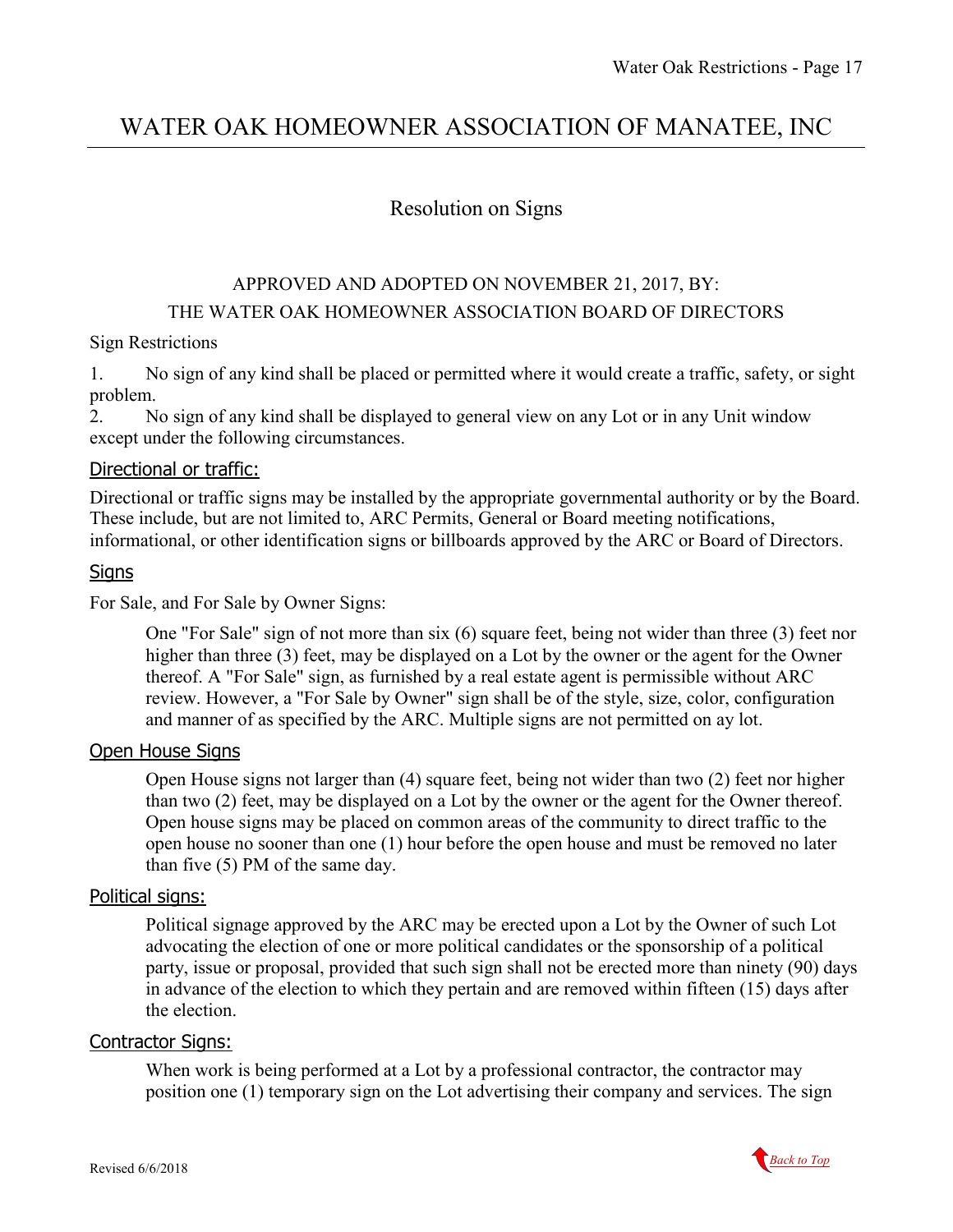must be in accordance the rules stated above and may be displayed on the lot only while the work is being performed.

#### <span id="page-17-0"></span>Temporary Exceptions:

Temporary exceptions may be granted subject to the approval of the ARC or the Board of Directors.

#### <span id="page-17-1"></span>Compliance:

Each Member and their family, the Member's tenants, guests and invitees are governed by, and shall comply with the Declaration, Articles and Bylaws, and the rules of the Association.

#### <span id="page-17-2"></span>Fines:

Fines may be levied in accordance with Article III, paragraph 9 of the documents named in 2.6 above.

#### <span id="page-17-3"></span>Authority:

The Board of Directors may remove, or have a designated authority remove, any nonconforming signs in the community.

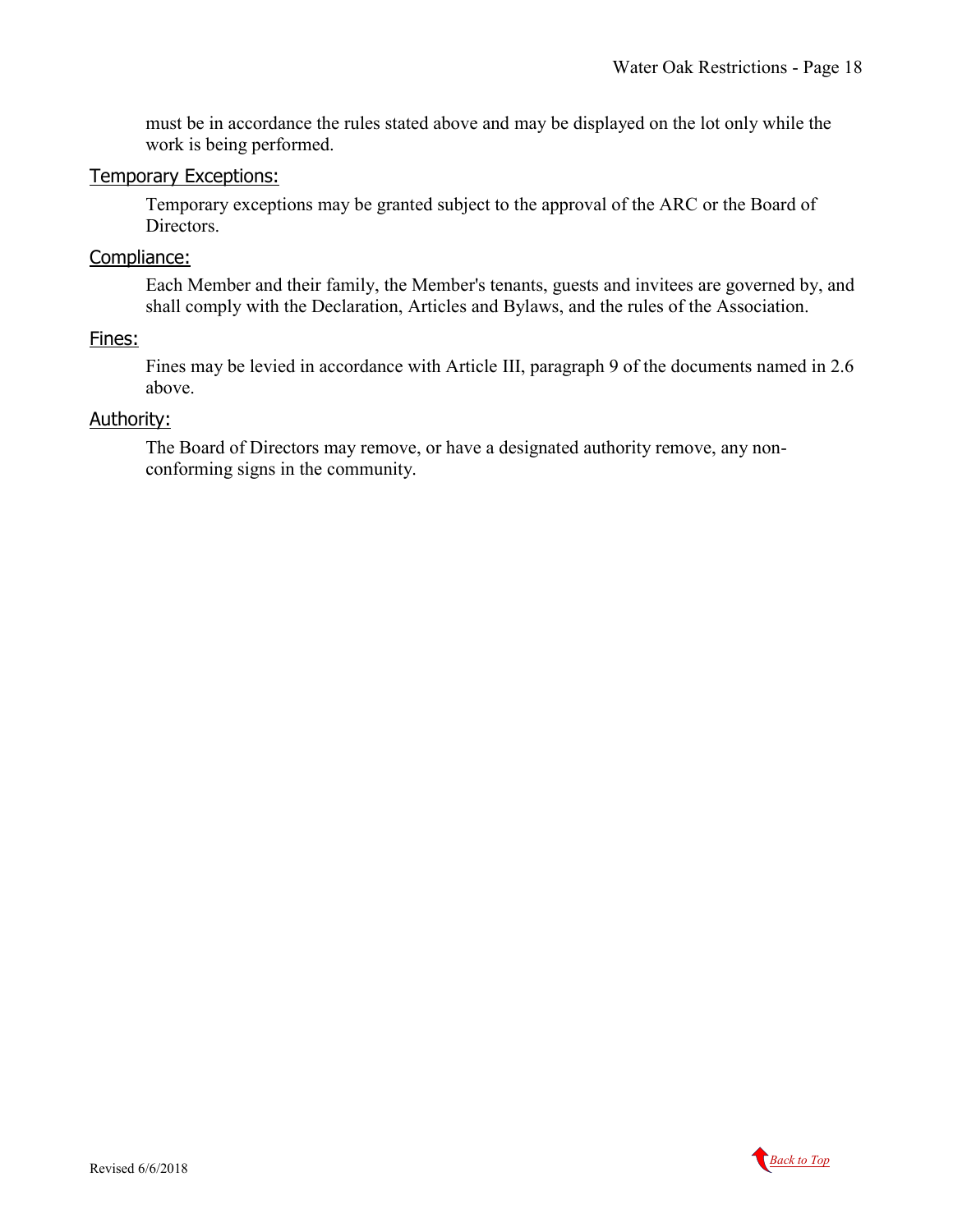## WATER OAK (also known as Whisper Bend) ARCHITECTURAL DESIGN STANDARIDS AND GUIDELINES

#### **Purpose**

Architectural design standards and guidelines secure and enhance the quality, value and harmony of a community. These standards and guidelines will ensure that the neighborhood of Water Oak (also known as Whisper Bend) will be always maintain an attractive, high quality appearance.

#### <span id="page-18-0"></span>Architectural Review Committee

All construction within Water Oak (WO) must be approved by the Architectural Review Committee (ARC) -of the WO Homeowners Association. The primary mission of the Architectural Review Committee will be to ensure that all improvements and construction within WO meet the standards described herein. The ARC will concentrate on the exterior appearance of houses built in WO.

The Architectural Review Committee may allow minor variations to the standards and guidelines presented herein, if unique and/or specific design considerations and lot conditions warrant a change.

During the initial stages of development and construction at WO, the developer will appoint the Architectural Review Committee. After control of the Homeowners Association is passed to the residents, the ARC will be appointed by the Board of Directors of the Association, as provided for in the Declaration, Articles of Incorporation and By-Laws of the Association.

#### <span id="page-18-1"></span>Plans Approval Process

The plans approval process for builders in WO has two stages: Master Model Approvals and Individual House Approvals. The master model approval process will simplify and expedite ARC plan approvals for builders. Builders must have each floorplan or standard house plan approved as a "master model" before it can be offered for sale to the general public.

To receive a master model approval, the builder must submit to the ARC a master model approval application, 1/4" scale architectural drawings of the floorplan and all proposed elevations of the house, individual landscape plans for each proposed front elevation and the design review fee. The Application for Master Model Approval is shown in Exhibit A. Whenever the footprint or any elevation of an approved master model house is changed, the change must be approved by the ARC.

Once a Master Model is approved by the ARC, the builder may use the simplified individual House Approval for each identical individual house to build. To receive an individual House Approval, the builder must submit to the ARC an individual house approval application, which lists the specific characteristics of the house, and a site plan showing the house on the lot. The Application for Individual House Approval is shown in Exhibit B.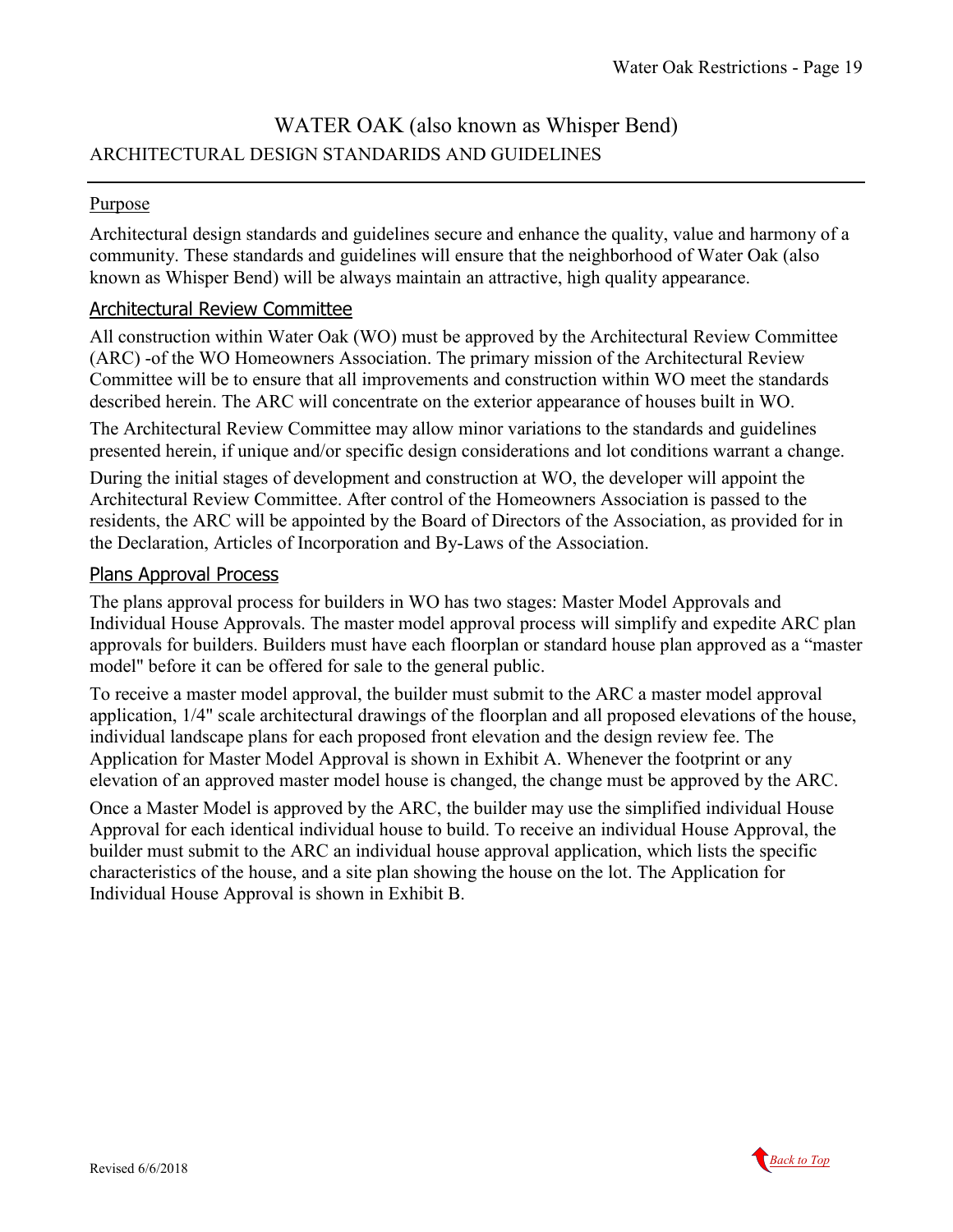The ARC will approve or disapprove each application for approval within fifteen (15) days after receipt of the complete application. in the event the ARC fails approve an application within thirty (30), the builder should contact the ARC immediately in writing. Should the ARC fail to provide an approval or disapproval within ten (10) days after receipt of that notice, the builder may consider the application approved.

Plan approval by the ARC does not imply that plans will meet building code, zoning or other approvals required by governmental agencies. Builders and/or homeowners are responsible for all governmental fees, including building permit and impact fees, required before, during and/or upon completion of construction any improvement on the lots.

#### <span id="page-19-0"></span>Changes to Approved Architectural Plans

When the builder finds it necessary to change architectural plans, elevations and/or specifications for the exterior of a house already approved by the ARC, the revised plans must be submitted to the ARC for a new approval. Revised plans must be submitted with an Application for Master Model Approval form, that indicates the request to revise a previously approved master model. (See Exhibit A.)

### <span id="page-19-1"></span>Plan Review Fees

The ARC reserves the right to charge plan review fees to review plans for all construction and other improvements that require ARC approval.

#### <span id="page-19-2"></span>Construction inspections

ARC has the right to inspect all construction and improvements to lots within WO to determine that the construction conforms to the exterior appearances as shown in plans and specifications presented for the individual House Approval.

If the house or other improvements under construction varies from the approved plan, the ARC may require construction work to stop until the house under construction is changed to conform to the approved plans.

### <span id="page-19-3"></span>Land Use Restrictions

All lots in WO are restricted to single family residential use. Any and all use of the houses built must conform to applicable zoning and use restrictions as governed by Manatee County codes and regulations. Approved builders may maintain model homes and sales offices for the sole purpose of marketing houses within WO. Model homes and model home sales center must receive design approval from the ARC.

Any on-site construction office including offices in garages or temporary trailers must be approved by the ARC. Any construction materials stored on-site in WO must be screened from public view.

#### <span id="page-19-4"></span>Construction Cleanup

Construction cleanup is the responsibility of the builder. Construction trash or debris on site must be placed in approved containers. All construction sites must be maintained in a clean and orderly manner. WO will monitor construction sites for cleanliness. if a construction site is unsightly, the builder will be issued an order to clean up the site. If the site is not cleaned up within working three (3) days, WO will clean the site at the expense of the builder.

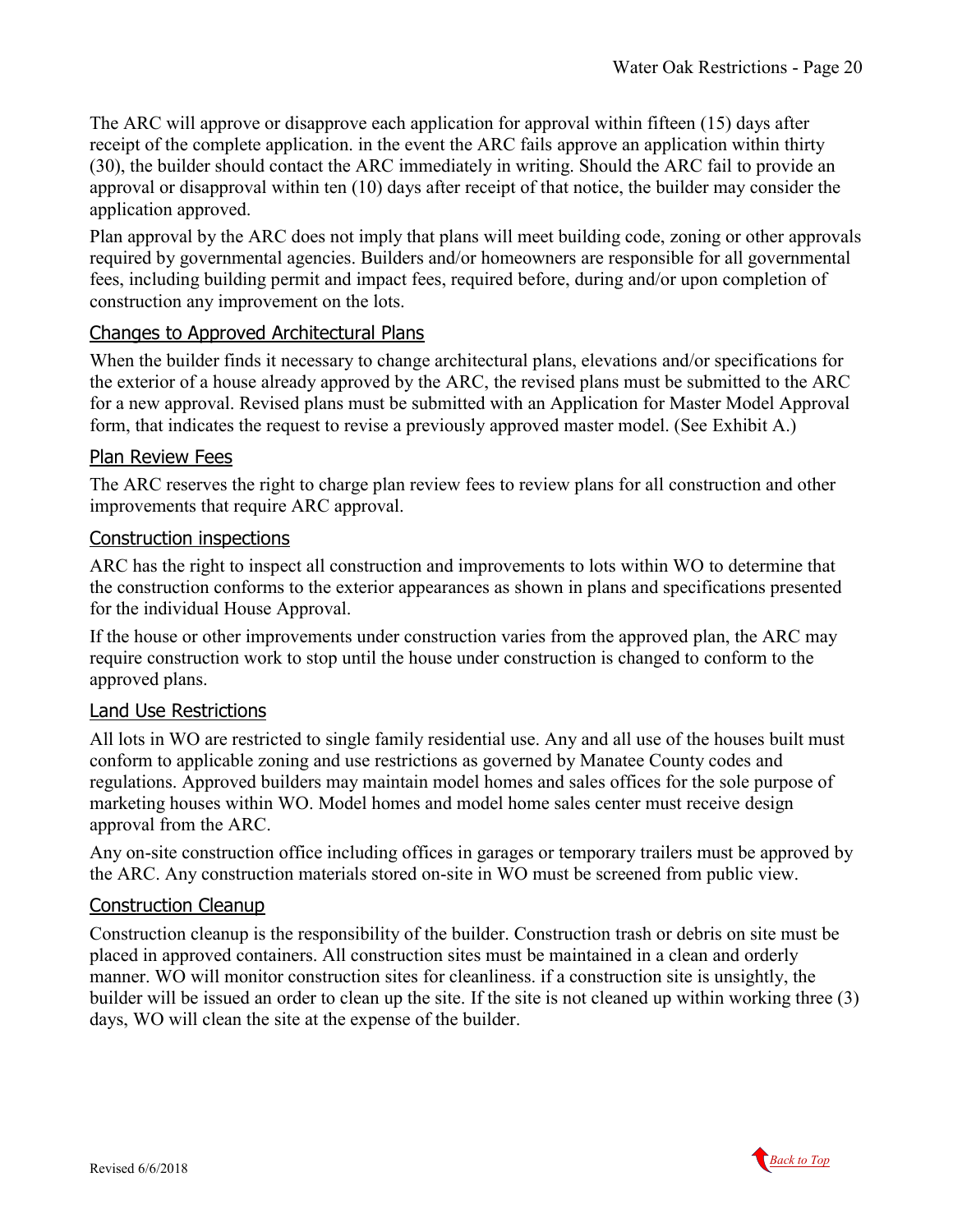### <span id="page-20-0"></span>Setbacks and Building Heights

All houses built in WO must conform to the lot line setback restrictions for the neighborhood. The setbacks for WO are:

| <b>Front Setback</b> | Rear Setback | Side Sethack |
|----------------------|--------------|--------------|
|                      |              |              |

\*All setbacks are measured from face of building to property line.

All waterfront lots have a special 30-foot setback.

For all houses built in WO, the maximum building height is 35 feet. Maximum building height will always be measured from the first finished floor level to the top of the roof.

### <span id="page-20-1"></span>House Size Restrictions

The air-conditioned area of houses built in WO must have a minimum of 1,350 square feet air-conditioned area. Air-conditioned area is defined and measured to include all the area within the outside finished face of the walls. The standard for the measurement of air-conditioned area is set by American National Standards Institute (ANSI). The garage and other un-air conditioned but roofed spaces such as a porch, lanai or exterior entry recess will not be counted in the allowable square foot range of a house.

All houses in WO must have an attached, enclosed garage with operational garage door(s). Garages must accommodate at least two (2) full size automobiles and should have a minimum width of 19'4" and minimum depth of 20'. No garage larger than a three (3) car garage will be allowed in W0.

#### <span id="page-20-2"></span>Roof Pitch and Materials

All houses built in WO must have minimum roof pitch or slope 5:12. Typically roof slopes should be 5:12 to 12:12. A variety of hip and gable roof lines is encouraged to avoid monotony in the community appearance. Flat and/or mansard roofs on the main house structure are prohibited. On the rear of a house a minimal amount of flat, built-up roof may be used over porch or lanai spaces.

Approved roofing materials include 25-year fungus resistant dimensional fiberglass or asphalt shingles, metal, concrete tile. All vents and flashing sheet metal must be painted to match the roof surface.

The screened rear porch of a house may be included under the main roof of the structure or may be covered with an insulated metal roof. Metal porch roofs will not be allowed on lots if the porch structure is visible from the street.

#### <span id="page-20-3"></span>Building Materials

Exterior walls of houses built in W0 must be surfaced with stucco, brick or stone Limited areas of elevations and areas such as gable end may be covered with aluminum or vinyl siding. The use of wood product sidings is not encouraged. No unpainted or mill finished metal may be used as trim on any exterior surface of a house including the door, sliding glass doors and window frames.

Any garage door window shapes should be compatible with other design elements in the house elevations.

Chimneys must be finished in similar materials to the adjacent walls of the house. Chimney caps must be finished with a color included in the approved, color combination for the house.

<span id="page-20-4"></span>**Colors** 

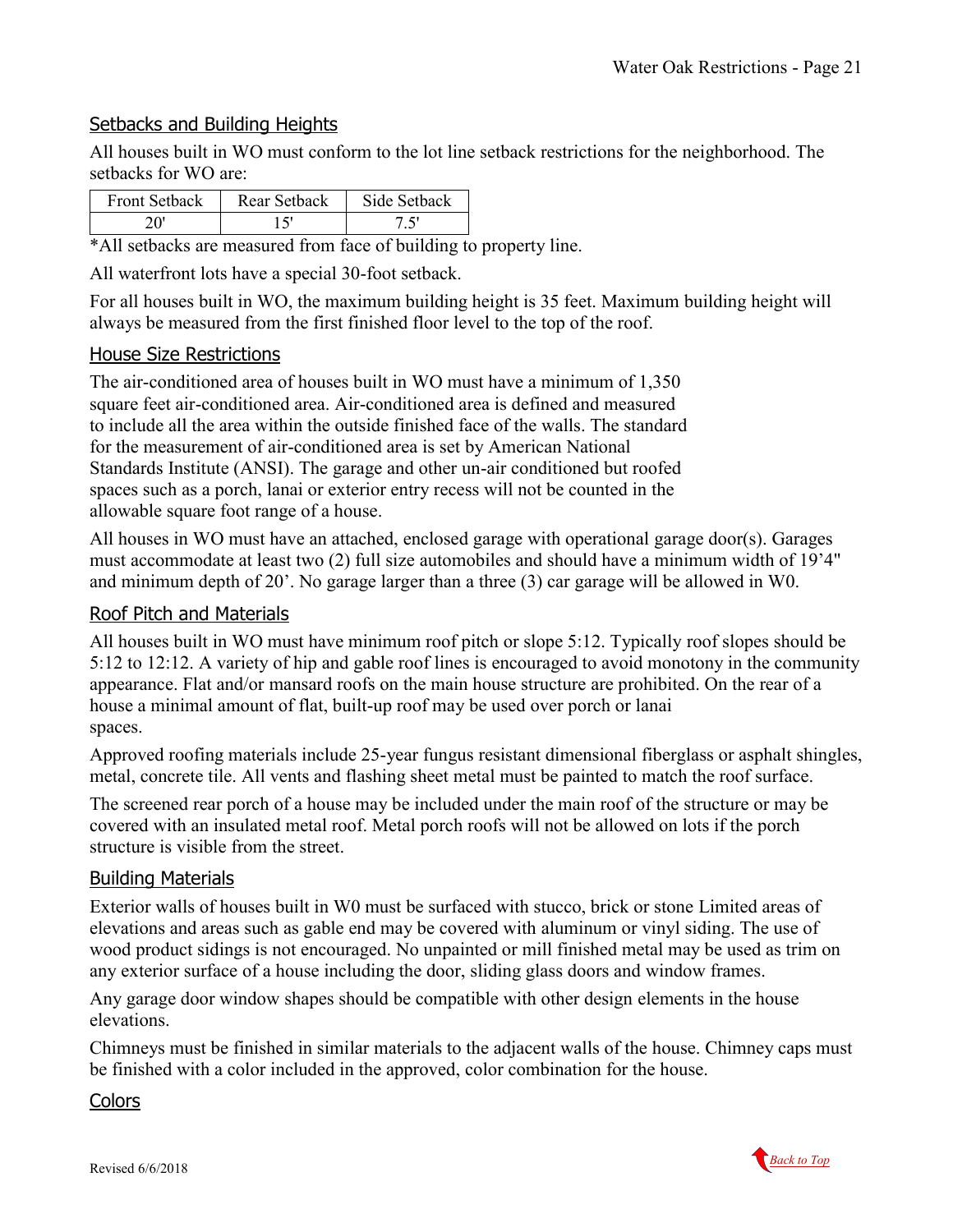All exterior color selections and combinations will be approved by the ARC. Each builder must select a palette of color combinations to be used in the neighborhood. The initial palette of color combinations must be approved by the ARC before model homes are completed. Color combination palettes must include roof color, house body color, trim colors and colors of accent items such as doors, shutters, etc. New and/or updated color combinations can be presented for approval as needed.

Builders are encouraged to limit the number of colors within each color combination so that no more than four colors including window frames, soffit and facia are shown on any elevation. When each Individual House Approval application is submitted, approved color combinations must be included on the application form.

Any change from the original color combinations approved by the ARC must be approved by the ARC before colors may be changed on existing improvements. Any homeowners who changes colors before receiving approval from the ARC may be required to restore the original approved colors at the individual owner's expense.

### <span id="page-21-0"></span>Repetitive Use of Elevation Designs and Color Combinations

The same house front elevation may not be repeated on any two adjacent lots. The same floorplan may be built on adjacent lots if different elevations are used on the houses. Builders should design a minimum of three (3) elevations for each floorplan.

House color combinations may not be repeated on any two adjacent lots.

#### <span id="page-21-1"></span>**Screening of Equipment and Trash Containers**

All mechanical equipment and trash containers located on the exterior of a house must be screened from view from the street. A four (4) or six (6) foot high fence of the same design and color as the approved privacy fence, a stucco covered wall painted the same color as the body of the house or landscaping of adequate height and fullness at installation are the only approved methods to screen air conditioning equipment and trash containers.

#### <span id="page-21-2"></span>Swimming Pools

Swimming pools must be permanent in-ground construction, built according to local building codes. Above ground swimming pools are specifically prohibited. Spas smaller than 10' in diameter may be built above ground provided that the spa is located within a screen enclosed patio directly attached to the main structure of the house.

Enclosures around swimming pools and spas must-be consistent with the overall design and color combination of the house.

Solar panel pool heaters may be located on. roof surfaces if not visible from the street. Specific approval from the ARC is required before any solar pool heater may be installed.

#### <span id="page-21-3"></span>Fences

The style and placement of fences within WO will be strictly controlled by the ARC. Any fence in W0 must be specifically approved by the ARC before it is installed. All fences within WO must be designed and installed in accordance with applicable local codes and restrictions.

The styles, sizes and color of privacy fences allowed in WO are strictly regulated Privacy fences may be installed on lots that back up to streets and on all interior lots. Corner lots and lots that open to amenity locations such as ponds or lakes have special restrictions for fences, materials and locations.

Fences on perimeter lots that back up to the wall on Linger Lodge Road and the HOA fence on 65th Street East may be extended across common area of the HOA to enclose the rear yards. The

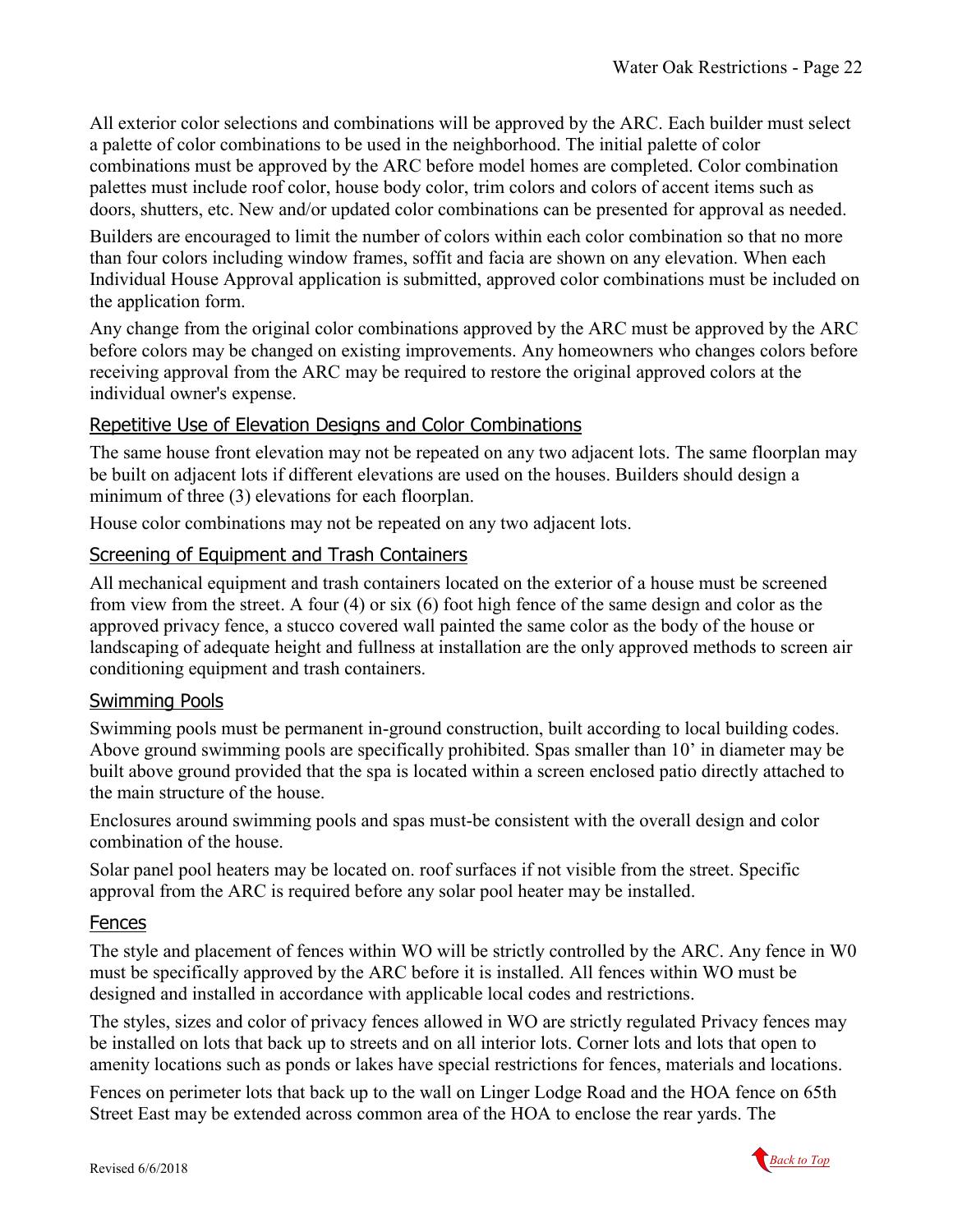installation and maintenance of such fences is the responsibility of the homeowner. Homeowner must provide access at any time to the HOA and its representatives for inspection and maintenance of the community property. If necessary, the homeowner may be required at homeowner's expense to remove fences installed on common area to allow maintenance and repair of the community property such as the perimeter walls and fences.

The standard privacy fences allowed in W0 will be a six (6) foot high wood fence of board on board design or a white PVC fence of standard design. Detail drawings of approved fence styles are shown in Exhibit C. Privacy fences must be installed so that rails and posts are positioned on the inside facing to the interior of the lots. Privacy fences may not extend more than ten (10) feet forward from the rear corner of the house. All wood privacy fences must be painted with Shen/vin Williams Woodscapes Pure White. No other fence colors are allowed.

On corner lots privacy fences must be set back from the side lot line to allow planting of the mandatory landscape buffer and must be meet all Manatee County codes.

No fences will be allowed within 20 feet of the rear lot line of any lot that abuts any portion of a lake or pond.

Fences must not obstruct drainage patterns as shown on the site construction plans.

Any fence installed in WO must be maintained in good condition and repainted as needed.

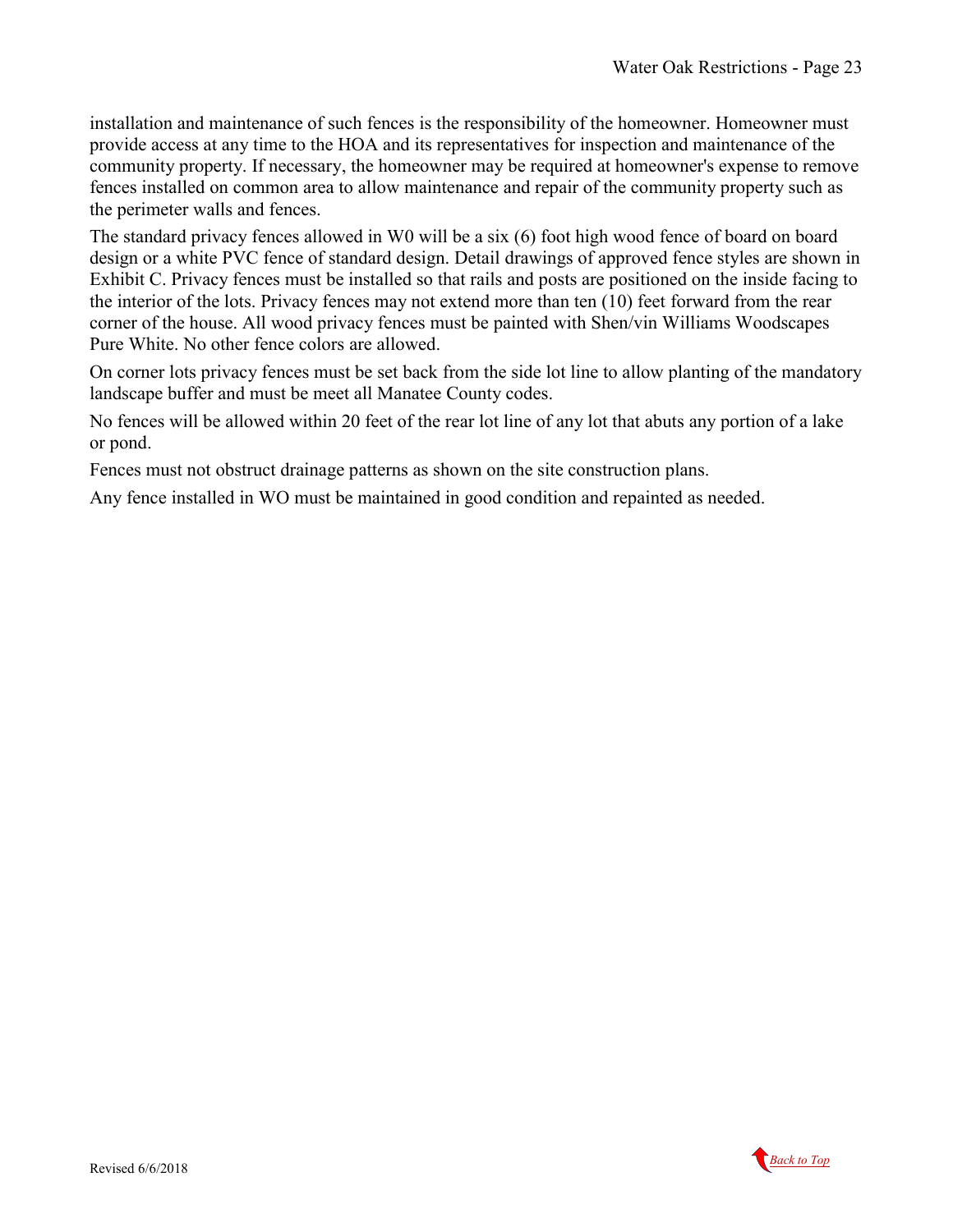# Water Oak Homeowners Association, Inc.

c/o Sentry Management, lnc. 361 Interstate Blvd. Sarasota, FL 345240-8685 941-343-0506

April 30, 2002

To Whom it May Concern:

The Architectural Design Standards and Guidelines for Water Oak are revised to allow an Amenity Fence on a lot that abuts any portion of a lake or pond.

The approved Amenity Fence is limited to the Country Estates Malibu (or equal design) four (4') feet high, white PVC fence. (See attached illustration.) No other fence material or design will be approved.

The Amenity Fence must be set back five at least (5') feet from the rear property line.

Along side lot lines a combination of Amenity Fence and Privacy Fence (6' high, solid fence) may be installed. Only Amenity Fence may be installed alongside lot lines for the first Fifteen (15') from the rear fence line. The Amenity Fence may be terminated at the rear corner of the structure, if the structure is closer than Twenty (2O') to the rear lot line. A Privacy Fence may be installed along the side lot line from the end of the Amenity Fence to a point Ten (1O') feet forward from the rear corner of the house, which includes any lanai with a structural roof.

Any fence installed on a lot must not interfere with the community drainage system and must not impede water flow through drainage swales.

Any fence installed on a homeowner's lot must meet the design standards of the community and must be approved by the Modifications Committee of the Water Oak Homeowners Association, Inc. prior to installation. Approval by the Modifications Committee is separate from any approval required by governmental agencies and does not assure the homeowner that a fence will comply with requirements imposed by governmental agencies. Homeowners must apply separately for any required fence or building permits.

The homeowner agrees to maintain and mow sod outside the Amenity Fence to the water's edge of any lake or pond. ln addition the homeowner must allow access to the lake, pond or common area if maintenance of the common area and/or drainage system behind a lot is required.

David W. Scussel

Secretary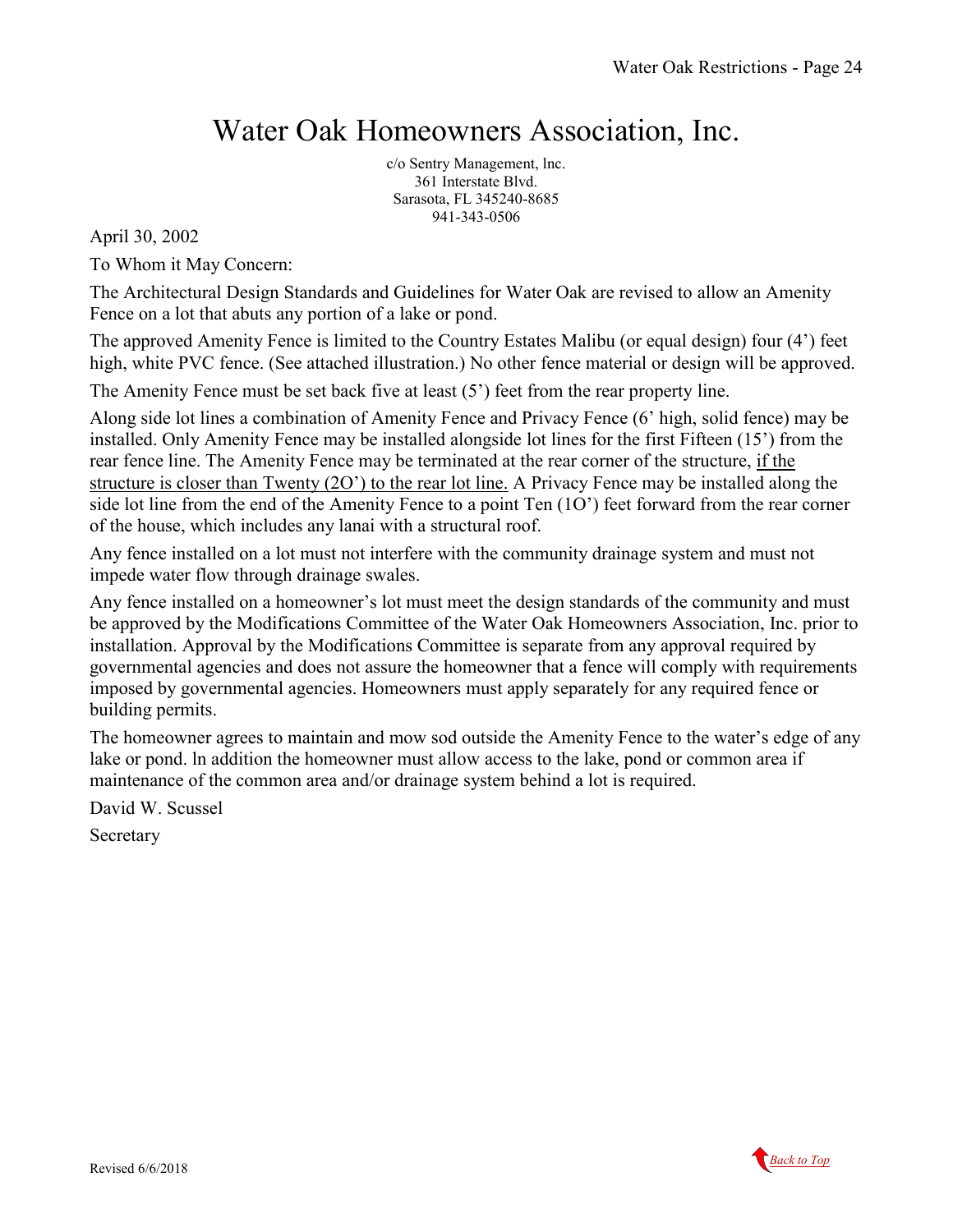



**ACCEPTABLE MATERIALS** Painted, Pressure Treated Wood

 $\overline{\phantom{a}}$ 



 $\overline{1}$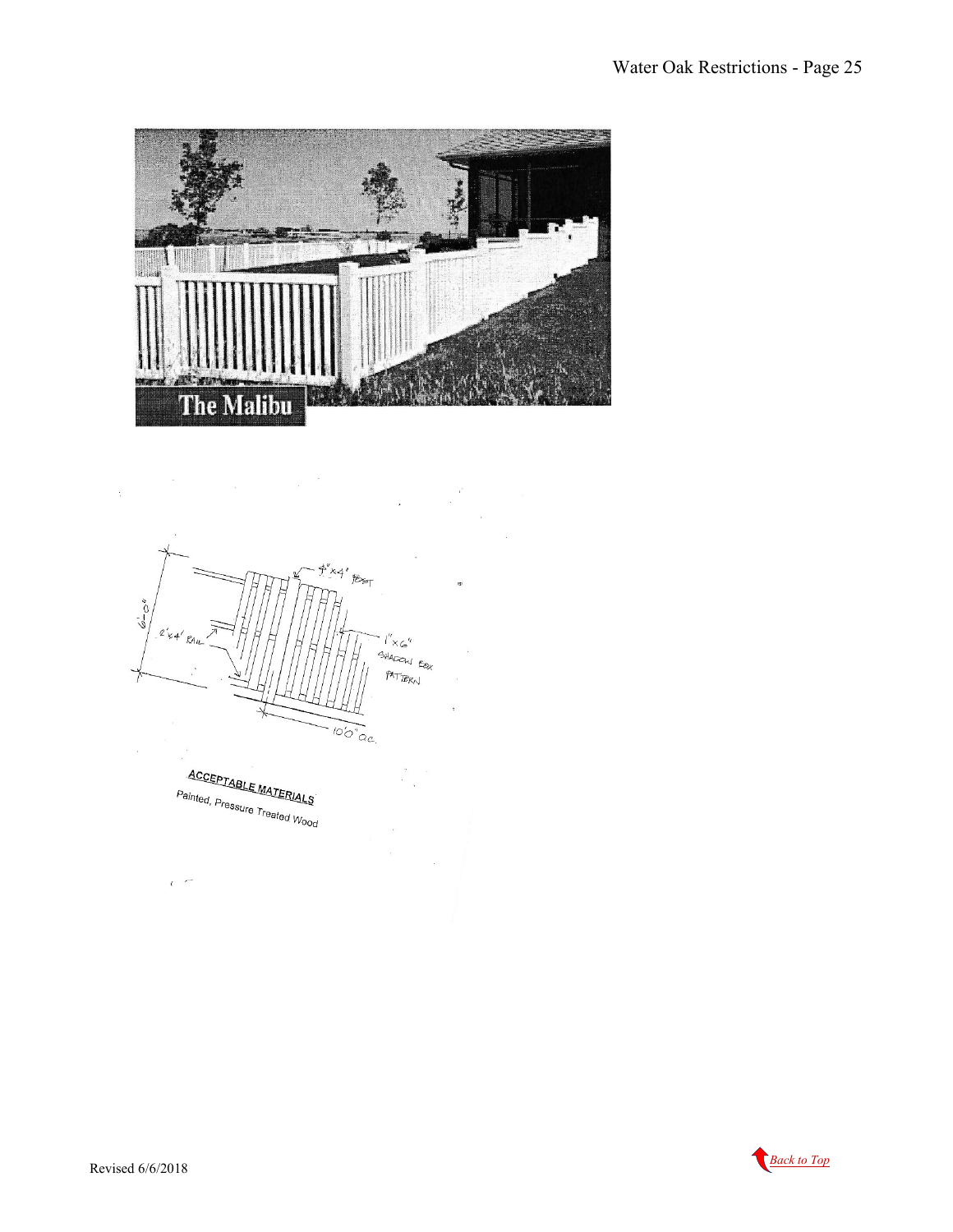#### <span id="page-25-0"></span>Antennae and Satellite Receptors

Exterior radio and television aerials and antennae are prohibited within the neighborhoods of WO. Satellite dish receptors of 18-inch diameter and smaller may be installed in locations not visible from the street. Specific approval from the ARC is required before any satellite dish receptors may be installed.

### <span id="page-25-1"></span>Mailboxes

Mail boxes must be installed in accordance with regulations of the US Postal Sen/ice. Only one mail box design will be approved for the neighborhood.

#### <span id="page-25-2"></span>**Landscaping**

Landscaping is an important feature of WO. Every lot must be landscaped to at least the minimum standard for the neighborhood. Corner lots and lots that abut the lake or pond have special landscape requirements. Landscape requirements for standard lots include:

- Irrigation system Required
- Sod St. Augustine Floritam
- Accent tree 4
- Accent shrubs 3
- Medium shrubs 22
- Dwarf shrubs 25
- Ground cover shrubs 80
- Lake and pond rear yard 1 shade tree

Street trees must be planted in the first 20 feet of lot and may not be planted in the right-of -way.

Corner lots must have two (2) additional street trees and 30 medium shrubs in the side yard of the lot along the street. This side yard landscaping may not be located forward of the front corner of the house.

Lots that abut amenity areas such as a lake or pond must have a minimum of one tree in addition to any required front yard and side yard landscaping.